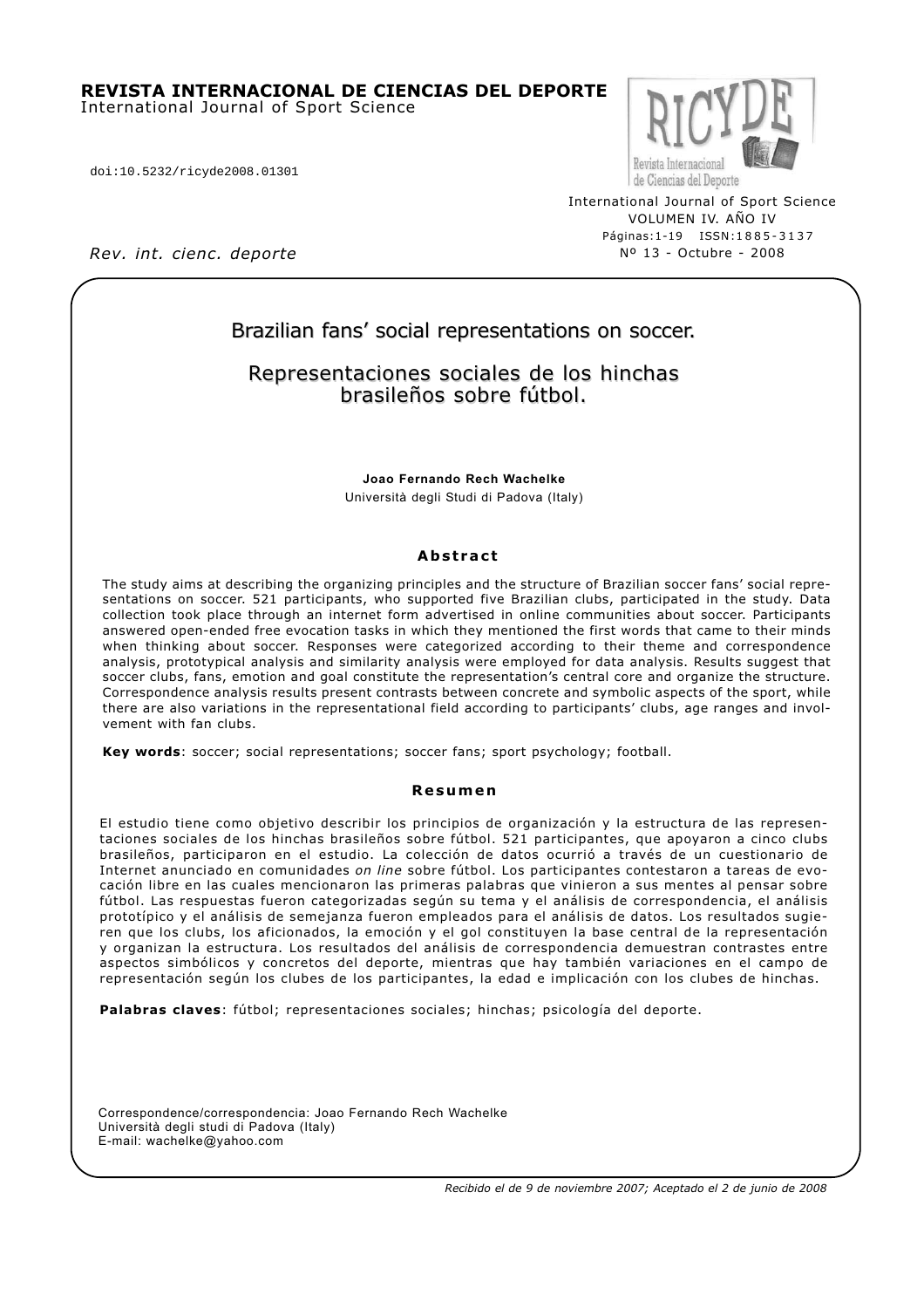# **Introducción**

he present study is about the social meaning of sports. It is a survey conducted through the The present study is about the social meaning of sports. It is a survey conducted through the World Wide Web about Brazilian soccer fans' shared beliefs on the country's – and one of the world's – most popular sport. Its objective is to describe the fans' social representations about soccer, in order to have an understanding of what the game conveys to society, fully allowing an apprehension of the sport's symbolic dimensions in the Brazilian context.

## *Soccer in Brazil*

According to Tubino (1992), sport evolved from physical educational activities in the Olympic Games of ancient Greece and incorporated its modern conception in England in the 20s, as Thomas Arnold introduced it to aristocratic and bourgeois schools, codifying rules and organizing games. Since then, sport's modern conception has three dimensions: that of a game, that of a competition and an educational side as well. Gradually, sports evolved from a pedagogic approach to an agonistic one, involving competition and confrontation between groups and individuals. High performance sports became not only an arena for contest between game participants, but also a source of entertainment for people, at the same time a competition, a source of leisure, and a business. Sport also has a semiotic nature, carrying messages, with athletic practices and related aspects serving as symbols. It is a cultural good, a manifestation of popular culture.

Soccer first emerged as a popular game, not as a modern sport. There have been games with similar rules to soccer in various civilizations, such as ancient Egypt, Babylon, China, Japan, Greece, Rome and others (Aquino, 2002). Due to its extreme violence, the medieval games that looked like soccer were often banned by kings and rulers, but still remained popular throughout the years. In the  $19<sup>th</sup>$  century, soccer was introduced in aristocratic schools with different goals from the ones that it has nowadays: to nurture discipline in students and keep themselves busy (Aquino, 2002; Damo, 2002).

It was practiced with different rules at English schools for years, but a single divergence, the use of hands, brought about a schism between institutions that gave birth to two modern sports: rugby and soccer. The latter was born at a school called Harrow, whose students later printed the sport's rules and founded the first soccer association in 1863, the Football Association (FA) (Giulianotti, 2002). Soccer became highly popular in the British Empire and was diffused through colonies and other countries by sailors, workers, aristocrats, and students that had spent time in England (Aquino, 2002; Giulianotti, 2002).

In 1894, Charles Miller, a Brazilian who had studied in England, brought two footballs and the sport itself to Brazil, mainly to the region of Sao Paulo. He organized teams formed by players from the privileged classes and introduced the game to Brazil. A few years later, Oscar Cox did the same in Rio de Janeiro, which was the federal capital at the time (Aquino, 2002; Damo, 2002).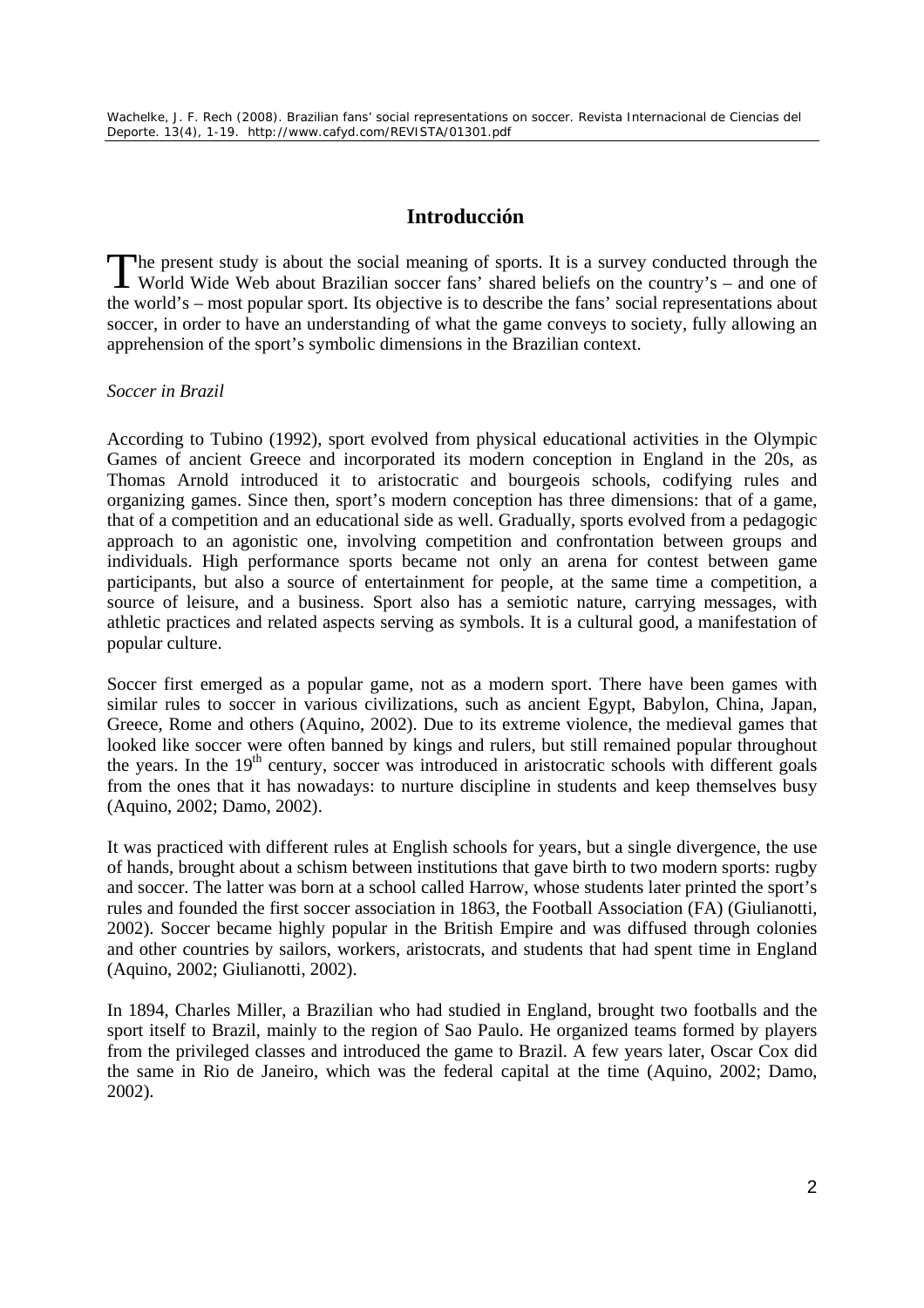According to Damo (2002), soccer became a modern sport after a double institutionalization process took place. Historically, a first step was made when it was adopted by schools and courts, having been given new meanings and styles of play. Later, in the second half of the  $19<sup>th</sup>$  century in England and Europe, and in the beginning of the  $20<sup>th</sup>$  century in Brazil, the modernization of the sport was concluded with the flourishing of associationism: from schools, soccer migrated to clubs, which formed associations and leagues. Soccer and teams became a way to live group identities, as they expressed social and local conflicts.

The first soccer clubs only accepted the participation of elite members as players or counselors, but they managed to attract the interest of the popular classes as well, which assembled to watch matches. Some factors contributed to the popularity of soccer among the people, such as the lack of need of expensive equipment to play, and the government's repression of *capoeira* in the first decade of the 20<sup>th</sup> century. *Capoeira* is a Brazilian martial art developed by slaves which is half dance – half fight, and was the most popular physical activity of its time, with famous *capoeira* fighters being considered popular heroes. Due to their participation in the Vaccine Revolt, a popular insurgence against compulsory vaccination, the government banned the practice (Aquino, 2002).

As the people became fond of soccer, the technical level of regional leagues and championships improved, and factory clubs were also founded to serve as leisure and an integration activity to workers (Damo, 2002). Elite clubs, which rejected poor and black players, had to open space for them on their rosters in order to be competitive (Aquino, 2002). Gradually, soccer became the people's sport. The elite switched from their role as club players to club managers and directors, and people from the lower classes, who were more skilled, took over as players (Damo, 2002). In order to survive, clubs were forced to adopt professionalism to hire the best players that were available, and thus to have higher chances of winning (Levine, 1982). They went from amateur institutions restricted to a certain number of members from the high class to big clubs that paid good amounts of money to players and technical directors, who relied on fans and the spectacle's value to grow. Clubs who insisted on being amateur either closed their doors or became unimportant in the Brazilian soccer context (Damo, 2002).

Giulianotti (2002) divides the history of soccer in three periods. The traditional one is marked by the emergence of soccer as a sport, and it is also identified as pre-modern, which goes from the birth of the game until the end of World War I. The modern period, in which there was a high rate of urbanization and demographic growth of the working class and the consolidation of soccer as the world's most popular sport, goes from the 20s to the 80s. Finally, the period which goes from the 80s until the  $21<sup>st</sup>$  century is called by the author as the post-modern era, in which internationalization and globalization became general tendencies.

Levine's (1982) segmentation of the Brazilian history of soccer is similar. The author divides it in four periods: the first, ranging from 1894 to 1904, is marked by soccer's restriction to urban clubs founded by foreigners and their descendants. The second, from 1905 to 1933, is the amateur era of Brazilian soccer, in which the sport was diffused and became popular, with a pressure to improve the game's technical level. From 1933 to 1950 there were the years in which the professional game was installed, and from 1950 on, Brazilian soccer was awarded international recognition and became a structured business. Another period could be added to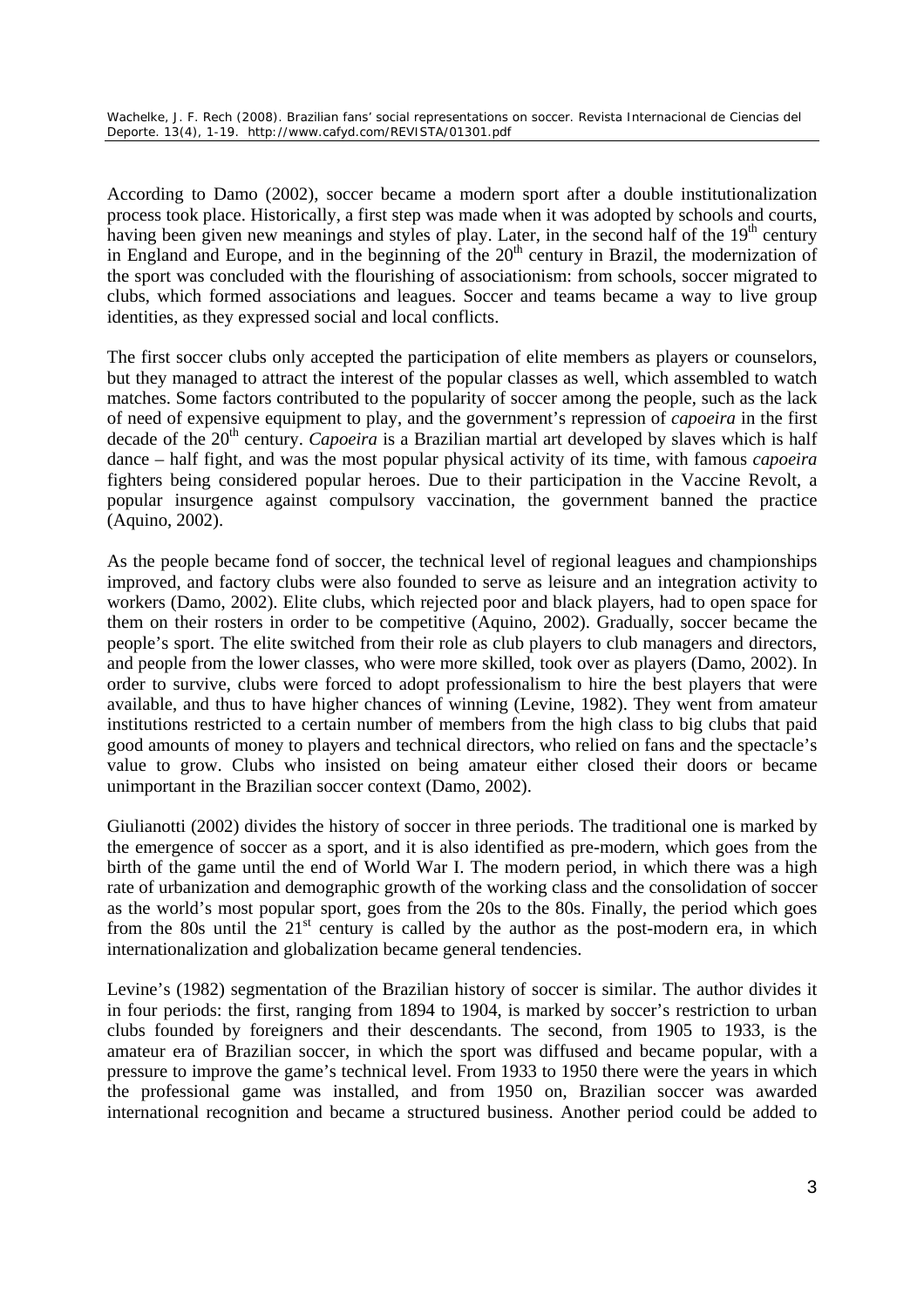update Levine's classification and pair it with Giulianotti's (2002) division: that of globalization, from the 80s to the present day. Nowadays, Brazilian soccer is perhaps the world's main source of skillful players, which are transferred to more profitable European leagues in early ages as fast as they start calling the media's attention, following a tendency from globalization.

Soccer is one of Brazil's people main vehicles of expression, together with popular music and religion (Meihy, 1982). It is in a relationship of consonance with the ways in which Brazilian society organizes itself, and other elements of popular culture (Rinaldi, 2000). Brazilian soccer expresses Brazilian culture symbolically. The style of soccer practiced in Brazil glorifies individualism, skill and improvise (DaMatta, 1982).

In Brazil, enjoying soccer is something that is lived through fans' "team of the heart", a preferred club chosen during fans' socialization. Soccer makes some social conflicts public, and that gives birth to club rivalries (Damo, 2002). Several factors influence the choice of the team of the heart: the club's success during childhood and adolescence, in terms of conquests; the existence of idols playing for the club in that period; regional links; friendships and family preferences. Being supporters of soccer clubs is a part of fans' social identities, from which the whole soccer phenomenon is experienced by them (Silva, 2005). The importance of a soccer club to a person depends on the meaning of soccer to that individual (Damo, 2002).

When a sports fan identifies himself highly with a club or team, the club becomes one of his most important social affiliations, guiding his behavior and beliefs in many areas of his everyday life (Gibson, Willming & Holdnak, 2002). In this sense, supporting a soccer club becomes a serious leisure, an important activity with serious implications to fans lives, even their health (Banyard & Shevlin, 2001). Soccer fans tend to perceive their roles - when chanting for their team, booing the opponent or pressuring the referee – as something important for club success (Wolfson, Wakeling & Lewis, 2005).

In Brazil, soccer fans understand that a soccer club or team is formed by the club's patrimony, players and fans. A club's patrimony includes concrete and symbolic elements such as the club's headquarters, club history, jersey, flag, colors, anthem, insignia, mascot, stadium and titles. Soccer fans motivate players, which in turn increase their dedication to the patrimony and conquer more leagues and championships. As a result, the patrimony grows, and fans become satisfied and employ even more strength to motivate players and defend the club's patrimony (Morato, 2005).

## *Social representations and soccer*

Giulianotti (2002) pointed out that studying the different cultures of soccer throughout the world is important to increase the body of knowledge about soccer meanings. In Brazil the majority of analyses about the meanings of Brazilian soccer is of a theoretical nature, represented by essays from disciplines such as sociology, social communication, anthropology, and history, as well as journalistic accounts. Empirical investigations on the meanings of soccer usually focus on the views of professionals involved with the sport and young practitioners.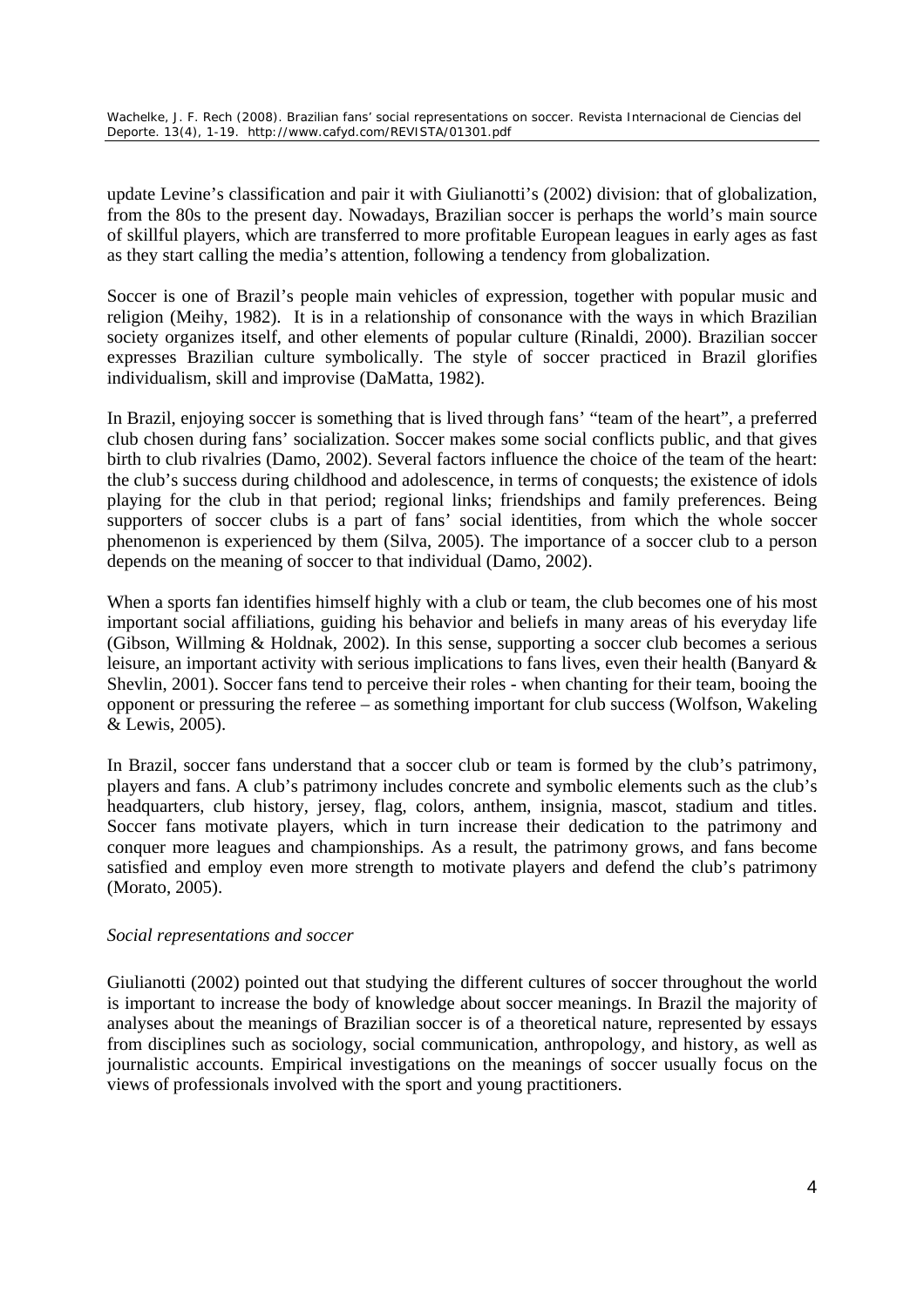There are few studies that rely on fans as primary sources of data to investigate the common knowledge about that specific sport. Oliveira (1999) has carried out a study to describe the social representation of soccer fans about soccer. After interviewing fans and non-fans, employing focus groups and free evocation techniques and analyzing graphic and textual material, the author identified three main dimensions concerning the social representation about soccer in Brazil: passion, money and escape.

Social representations theory provides a useful framework to understand the symbolic aspects of soccer in Brazilian culture. It is a sociopsychological theory formulated at first in France, by Moscovici (1961), which proposes the scientific study of common sense. In this sense, it is a theory of how people communicate in the midst of the reflexive groups to which they belong, creating and transforming knowledge about the world, with the aim of guiding social practices and communication (Vala, 1996). A social representation is a form of knowledge that has as main function to make familiar to a group something which is strange or new in the social environment, through anchoring of beliefs and narratives related to that social object in preexisting knowledge structures (Moscovici, 2000). The word social representation designs both the process through which those explanations are generated and changed and the explanations themselves (Valsiner, 2003). In this last sense, a social representation can be considered a common sense theory, a narrative (Laszlo, 1997), or a network of interacting and ever-changing images and cognitions about a given social object (Moscovici, 1988). A social representation is specific to a social position in an intergroup context, i.e., the representation is shared by members of a social group or social category (Abric, 1998; Jodelet, 1989).

A social representation is formed and transformed through interaction between group members, with an important influence from mass communication. Social representations are not distorted reproductions of objects from reality, but collective constructions that replace the object, recreating it for group members (Moscovici, 1961), and it is that symbolic production which guides the behavior of social actors concerning that object (Moscovici, 2000). Social representations acquire thus the status of concrete, almost tangible networks, organized in a cognitive structure that resembles a conceptual map (Doise, Clemence & Lorenzi-Cioldi, 1992).

The cognitions that constitute social representations, that is, concepts, ideas or notions which compose it, are organized in a knowledge structure (Abric, 1998), related to one another by means of a natural logic, which is diverse from formal logic (Rateau, 1995). That structural organization has a hierarchical nature, which means that the systems of interconnected cognitions differ according to their nature and functions relative to a representation. Research on the structure of social representations has identified two of those systems: a central and a peripheral one. The central system includes the elements which define the representation's identity (Abric, 1998). Central elements tend to be very stable, rarely suffering changes, and have a normative and abstract nature. A change in the central system brings about a change in the whole representation (Abric, 2003). Non-central elements constitute the peripheral system, which refer to concrete scripts of everyday action, working as schemes for social actors, with a functional nature: they describe and determine actions to be taken (Abric, 2003; Flament, 1989). Peripheral elements are more concrete and provide a connection between the representation's central core and social actors' everyday lives. That connection makes it possible for the representation to be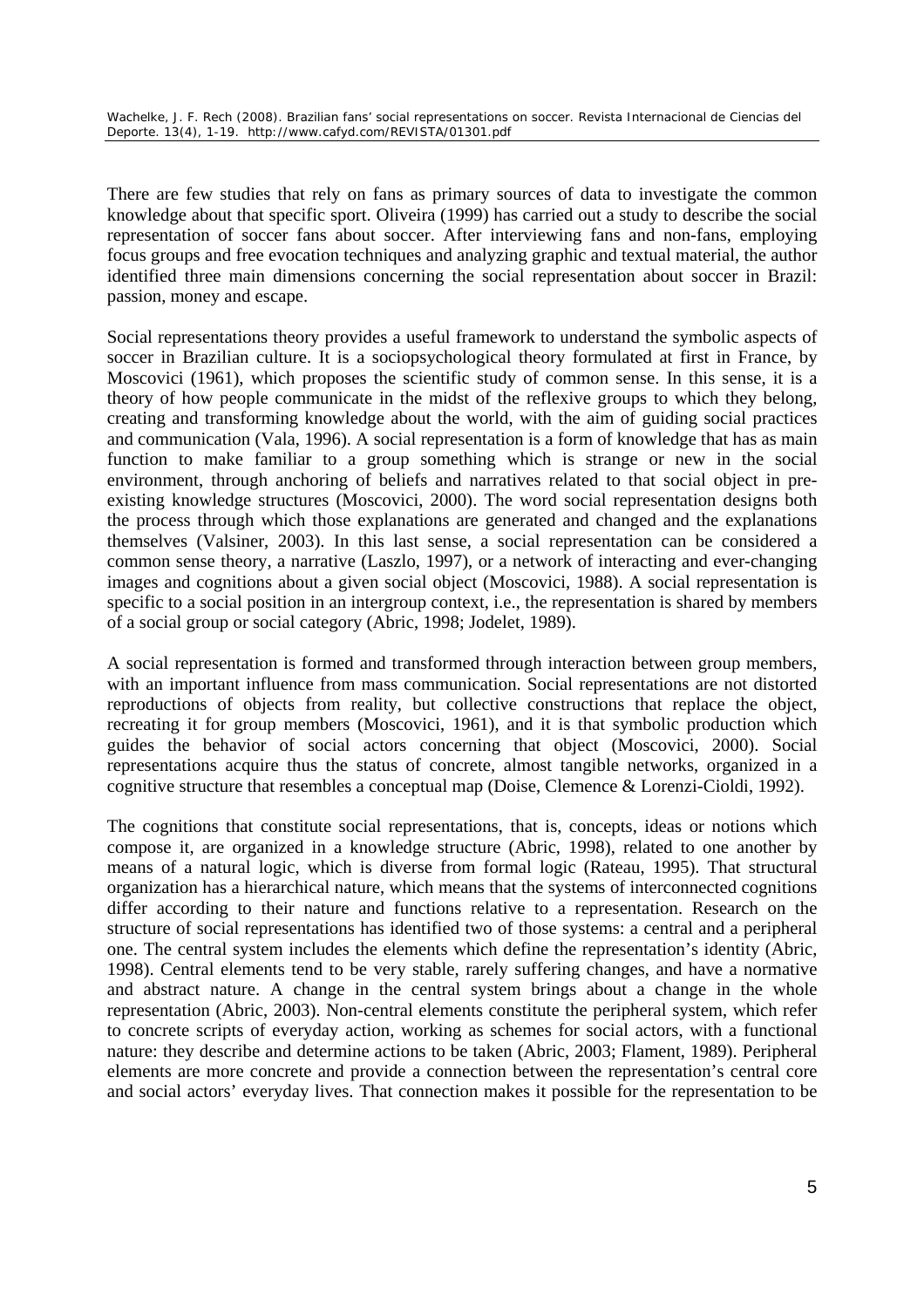like a reading guide for reality (Campos, 2003). Peripheral elements are more flexible to change, and function as shields for the central ones (Flament, 1989; Guimelli, 1993).

There has not been a survey study conducted with a relatively large sample of Brazilian soccer fans about their social representations on soccer. Such an investigation could provide important data in order to understand that sport's social impact, given that it could enable an understanding of the role played by soccer in the lives of those that follow it regularly in the context of a nation of continental proportions, which is known worldwide as "the country of soccer". The case of the relationship between Brazilian fans and soccer is an illustration of a situation in which a sport has been deeply incorporated into everyday life, constituting an important part of the country's culture. Perhaps it is the world scenario in which soccer has achieved the deepest penetration, to the point of being considered a national passion.

The present research aims at describing the contents and structure of Brazilian fans' social representations about soccer, as well as its underlying organizing principles.

## **Method**

### *Participants*

Five hundred and twenty-one participants took part of the study. The vast majority of them (92.3%) were male. Their mean age was approximately 25 years old  $(M = 25.24; SD = 9.04)$ . Most participants resided in cities located in the South-east and South regions of Brazil (49.5% and 24.4%, respectively). Nearly sixty percent of participants had occupations that did not require university level. Participants with six different "teams of the heart" were included, all of which are national-level Brazilian clubs (short name within parentheses): Clube de Regatas Flamengo (Flamengo), Sao Paulo Futebol Clube (Sao Paulo), Clube Atletico Paranaense (Atletico), Fluminense Football Club (Fluminense), Sport Club Corinthians Paulista (Corinthians) and Goias Esporte Clube (Goias). Most participants were not members of organized fan clubs (88.7%). Table 1 summarizes participants' characteristics.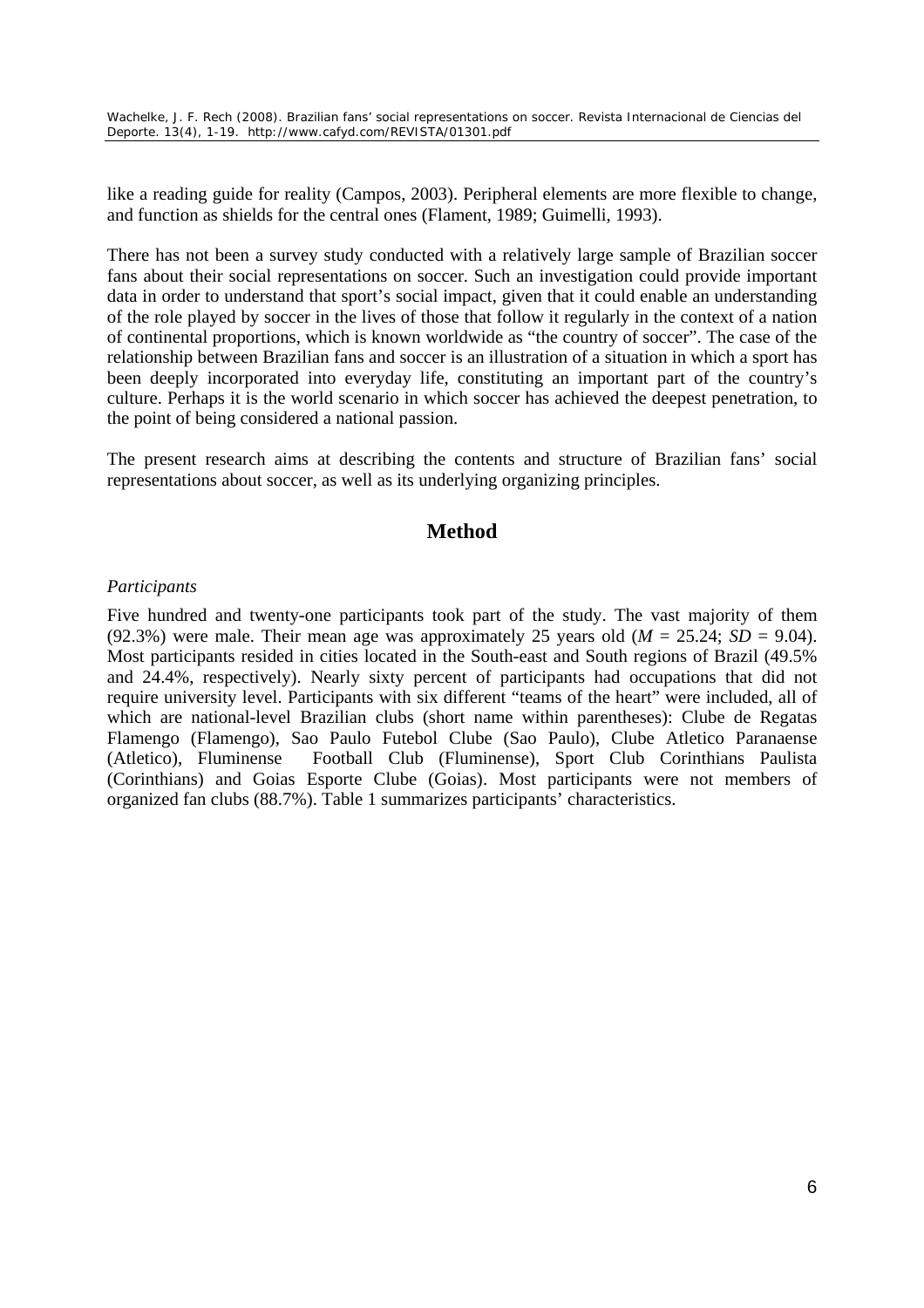| Variables                                 | $\boldsymbol{N}$ | $\%$ |  |  |
|-------------------------------------------|------------------|------|--|--|
| Sex                                       |                  |      |  |  |
| Male                                      | 481              | 92.3 |  |  |
| Female                                    | 40               | 7.7  |  |  |
| Region of residence                       |                  |      |  |  |
| North                                     | 9                | 1.7  |  |  |
| North-east                                | $\overline{32}$  | 6.1  |  |  |
| Center-west                               | 95               | 18.2 |  |  |
| South-east                                | 258              | 49.5 |  |  |
| South                                     | 127              | 24.4 |  |  |
| Educational level required for occupation |                  |      |  |  |
| up to secondary school                    | 311              | 59.7 |  |  |
| University level                          | 210              | 40.3 |  |  |
| Age (years old)                           |                  |      |  |  |
| up to $18$                                | 113              | 21.7 |  |  |
| $19 - 23$                                 | 141              | 27.1 |  |  |
| $24 - 30$                                 | 134              | 25.7 |  |  |
| more than 30                              | 133              | 25.5 |  |  |
| Club of the heart                         |                  |      |  |  |
| Flamengo                                  | 137              | 26.3 |  |  |
| Sao Paulo                                 | 120              | 23.0 |  |  |
| Atletico                                  | 93               | 17.9 |  |  |
| Corinthians                               | 64               | 12.3 |  |  |
| Fluminense                                | 64               | 12.3 |  |  |
| Goias                                     | 43               | 8.2  |  |  |
| Member of organized fan club              |                  |      |  |  |
| Yes                                       | 59               | 11.3 |  |  |
| N <sub>o</sub>                            | 462              | 88.7 |  |  |

### Table 1. Sample characteristics (*N* = 521)

### *Instrument*

A questionnaire was administered as an internet form. First there were instructions in which the author was identified, as well as his university. Further information made it clear that the questionnaire was part of a scientific study, and not a regular internet preference poll. Potential participants were informed that they should only answer the questionnaire once, and that the system would exclude their data from the research if they sent more answers. They were also informed by instructions that they should answer all questions, and that if there were data missing, they would be required by the system to provide valid answers. Final instructions clarified that participation was fully optional, and thus if potential participants decided to quit answering the questionnaire, all that needed to be done was to exit the site, by navigating with their Web-browser.

After clicking the "advance" button, the questionnaire itself was accessible. There were blank fields for participants to write down their age, occupation, and Brazilian club of the heart. Clicking options (browser radio buttons) were also included to characterize variables such as sex, state of residence, and if the fan was or was not associated to an organized fan club. Social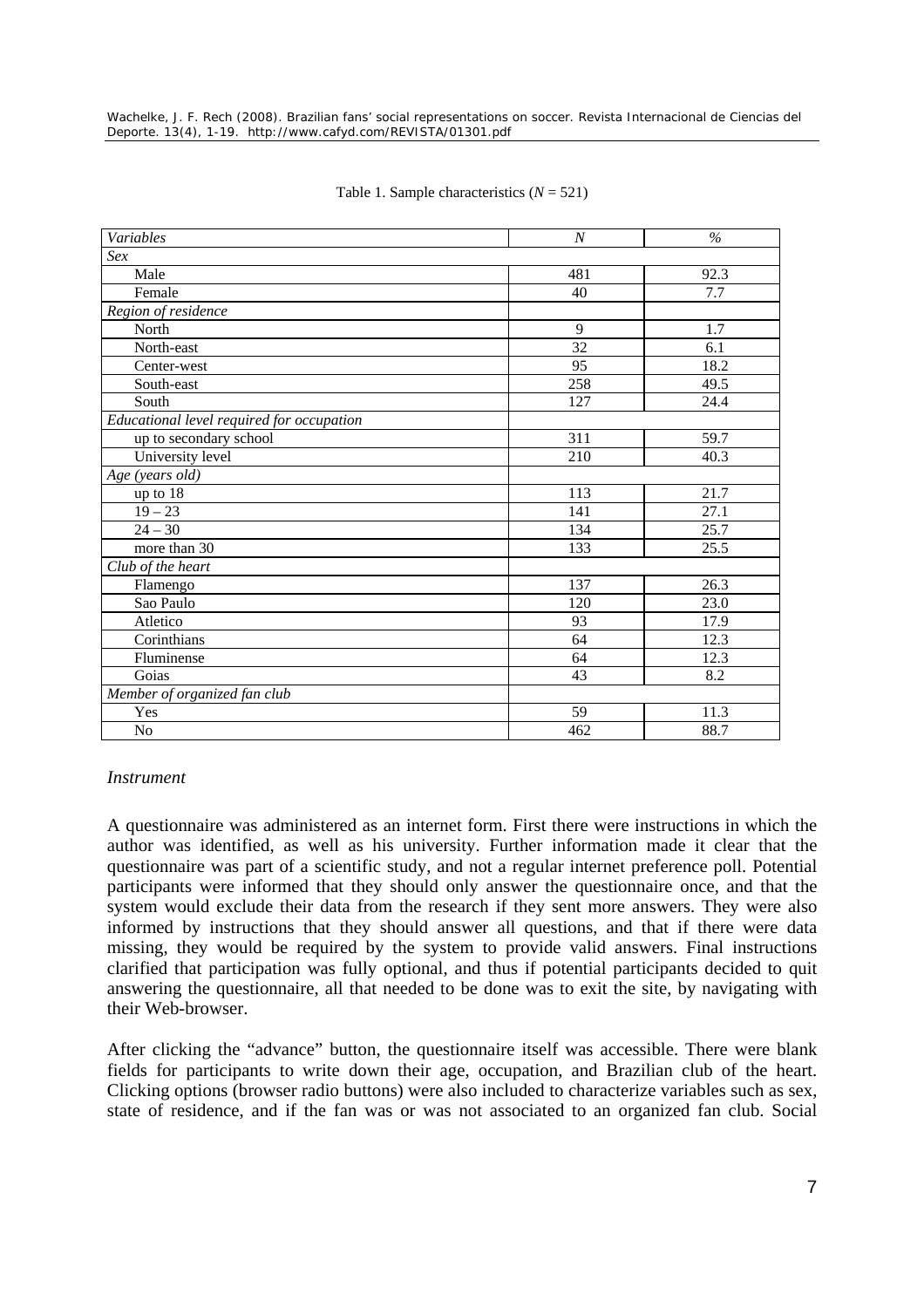representations content was accessed through an open ended question with the following instructions, translated from Portuguese: "Please write the first five words or expressions that come to your mind when you think about soccer". There were five blank fields available for participants to write their answers. Such type of question is usually called free evocation task (Sá, 1996).

## *Procedure*

The research was conducted as an internet survey, through the World Wide Web, in the months of Mars and April 2006. Participants were recruited through advertisement of the research in internet sites and forums maintained by fans from the soccer clubs Flamengo, Sao Paulo, Atletico, Corinthians, Fluminense and Goias, as well as communities from a relationship network called Orkut related to those clubs. The sites and communities included were determined after searching in the search engine Google and Orkut's own search mechanism for communities. Webmasters received a request to advertise the research on their sites. In the case of forums and Orkut communities, an advertisement made by the researcher was posted directly. It invited fans to participate of a national research about soccer fans. The advertisement contained the information that was present in the questionnaire's first instructions.

The form contained programming instructions that stated that only complete forms, i. e., without missing data fields, would be sent to the data file to be analyzed. When a participant tried to send an incomplete questionnaire, he would receive a message on his screen telling him to answer the item or question which was blank. Additional programming ensured that date and time of questionnaire completion were registered together with the rest of the data, as well as the IP (Internet Protocol) address of computers used by respondents.

The data bank was analyzed prior to statistical treatment. Participants who indicated clubs of the heart different from the six ones mentioned were excluded. Double answers generated when participants clicked two times on the form's send button were also eliminated: only the first answer sent by each participant was kept. Finally, IP numbers were verified, being kept only the first answer sent associated with a single IP number, to avoid intentional fraud.

## *Data analysis*

Answers to the free evocation task were submit to a content analysis and grouped together according to their theme (Bardin, 1977). Data concerning residence and age were recoded for further analysis: age was categorized into four segments: up to 18 years of age, from 19 to 23 years old, from 24 to 30 years old and more than 30 years old; the states of residence of participants were rearranged according to the Brazilian geographic regions to which they belong: North, North-east, Center-west, South-east and South.

Two techniques of data analysis were employed to provide a description of fans' social representations on soccer. A correspondence analysis (Doise, Clemence & Lorenzi-Cioldi, 1992) was carried out with the software SPAD (Lebart & Salem, 1994) to explore the organizing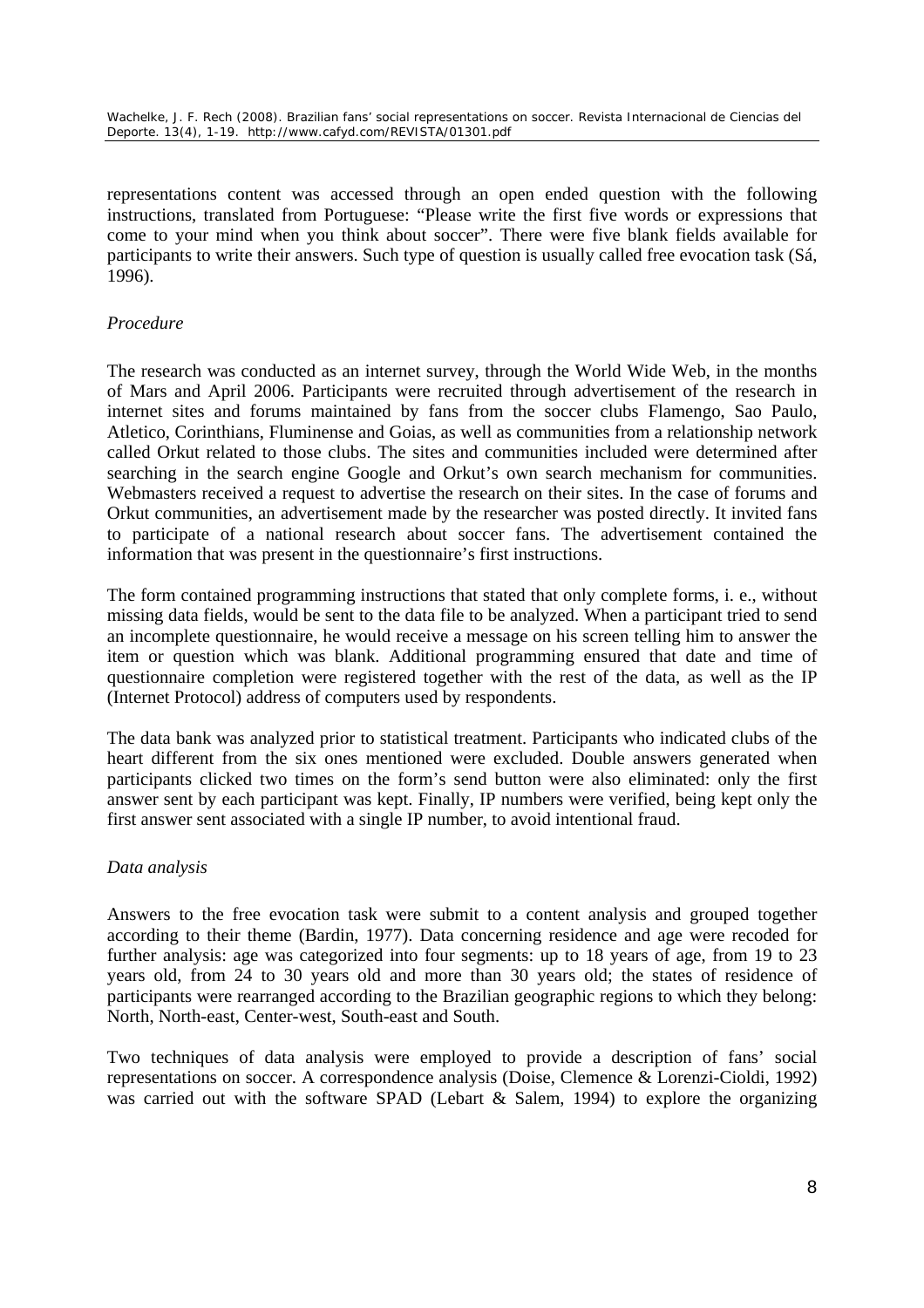principles of that social representations and anchoring points of participants according to sex, age, Brazilian region of residence, club of the heart, affiliation to an organized fan club and type of occupation. In order to describe the representation's structure, two analyses were employed. First, with the aid of the software Evocation 2000 (Vergès, Scano & Junique, 2002) the evocation frequency of categories and their average evocation order were calculated. According to Vergès (1992), elements that are more frequently evoked by participants and have lower average evocation orders constitute good hypotheses of possible central elements, while the others form probable peripheral systems. To confirm the findings about representational structure and describe the relationships of element connectivity, similarity analysis (Degenne & Vergès, 1973) was conducted with the software Similitude 2000 (Vergès, Junique, Barbry, Scano & Zeliger, 2002).

## **Results**

Four hundred and eleven word or expressions forms were evoked by participants, in a total of 411 different words. They were reduced to 32 categories, which covered 2456 word occurrences (95%). The remaining 118 words (5%) did not fit into one of those categories and were excluded from the analysis, with frequencies lower than 10. Table 2 presents the number of occurrences of each category, the number of participants that mentioned each one, and examples of words contained in them.

| Category      | Included words                                    | <i>Occurrences</i> | $\boldsymbol{N}$ |
|---------------|---------------------------------------------------|--------------------|------------------|
| emotion       | emotion, adrenaline, drama, happiness,            | 257                | 196              |
| club          | club, club names,                                 | 244                | 220              |
| goal          | goal, goals, objective, aim                       | 199                | 197              |
| passion       | love, passion                                     | 166                | 153              |
| competition   | cup, competition, game, match, decision,          | 142                | 128              |
| champion      | champion, titles, trophy, victory, to win,        | 129                | 107              |
| stadium       | stadium names, field, ticket, seats, grass, post, | 128                | 112              |
| fans          | fans, fan club, fan club names                    | 121                | 118              |
| player        | player, idol, player names, striker,              | 120                | 99               |
| fun           | fun, to have fun, entertainment, leisure, hobby,  | 114                | 94               |
| effort        | dedication, effort, courage, determination, will, | 91                 | 70               |
| ball          | ball                                              | 89                 | 89               |
| spectacle     | art, beautiful, wonderful, spectacle, show,       | 83                 | 73               |
| party         | party, celebration, dancing,                      | 67                 | 65               |
| friends       | friends, friendship, gathering,                   | 56                 | 51               |
| plays         | dribble, shot, pass, passing,                     | 45                 | 37               |
| brazil        | Brazil, Brazilian                                 | 44                 | 44               |
| tradition     | glory, history, honor, tradition, flag, pride,    | 39                 | 34               |
| rivalry       | rivalry, opponent, rival,                         | 36                 | 34               |
| suffering     | sadness, suffering, anger, frustration,           | 36                 | 33               |
| national team | national team                                     | 35                 | 35               |
| referee       | referee, judge, rule, card, penalty,              | 29                 | 19               |

Table 2. Content, occurrences and number of participants that mentioned word categories generated from free evocation task about soccer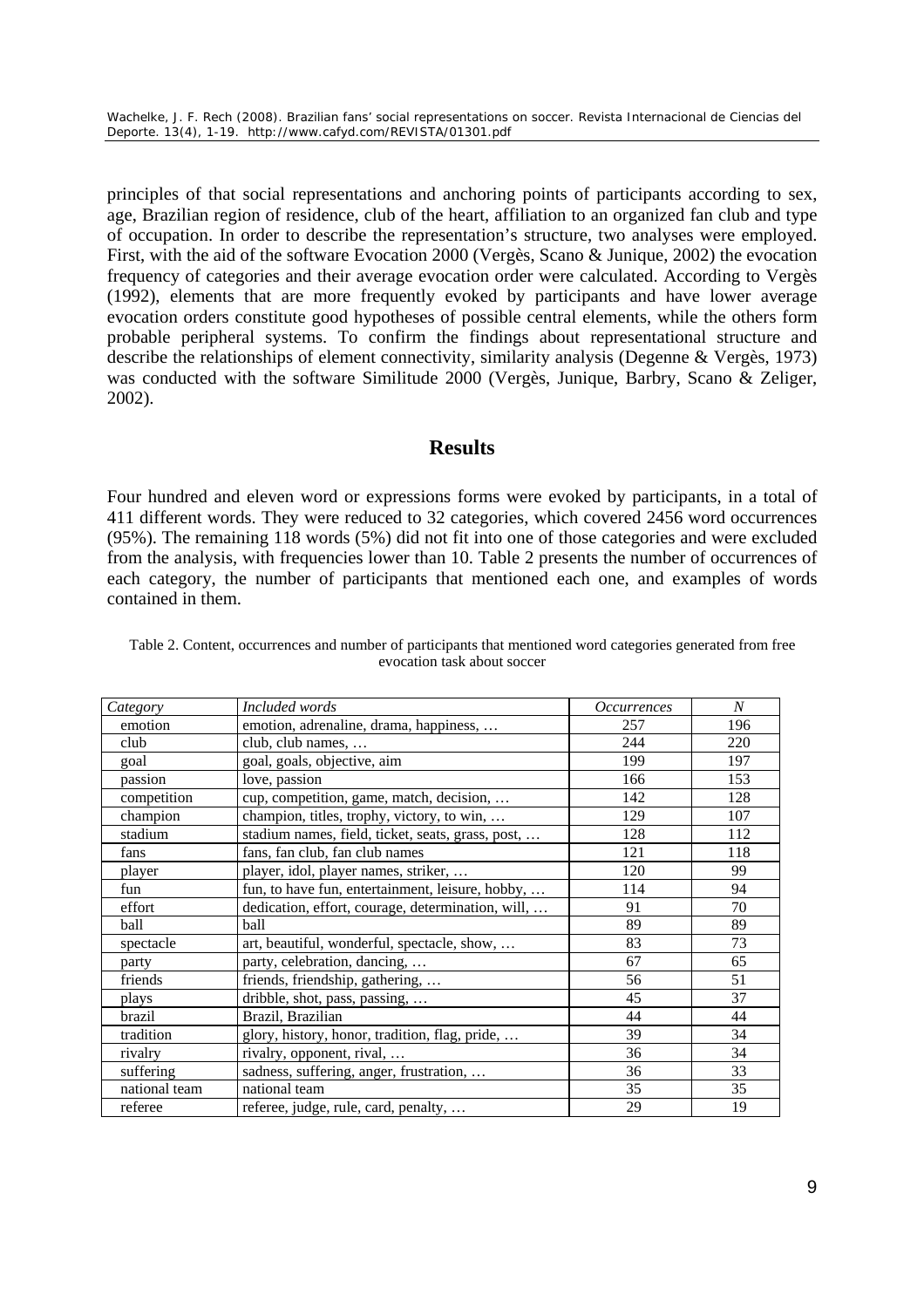| com. and media | watching, following, tv, press,             | 29 | 23 |
|----------------|---------------------------------------------|----|----|
| skill          | skill, technique, talent, mastery,          | 23 | 21 |
| fanatism       | fanatism, fanatic, devotion, vice,          | 21 | 18 |
| union          | union, collectivity, understanding,         | 21 | 20 |
| strategy       | tactics, intelligence, strategy,            | 20 | 19 |
| business       | money, business, deal, market, businessman, | 19 | 18 |
| people         | people, community, crowd,                   | 19 | 18 |
| corruption     | corruption, dishonest, set-up, cheating,    | 13 | 11 |
| magic          | magic, fantasy,                             | 11 | 11 |
| violence       | violence, fights, injuries,                 | 10 | 10 |

The mean word frequency was calculated through the division of the number of occurrences of words included in the analysis (2456) by the number of categories (32), resulting in a value of 76.8. Four quadrants were obtained from the crossing of a frequency criterion (lower than mean – 76.8, and higher than mean) and the average evocation order criterion (lower than or equal to 3, and higher than 3). The quadrant from the upper left, which includes categories with the highest frequencies, thus more salient, and with the lowest evocation orders, and therefore more readily recalled, has a high probability of containing most of the representation's central elements. Those elements are emotion, club, goal, passion, fan club and fun. The other quadrants are probably constituted by peripheral elements. There is no element on the quadrant including categories with low frequencies and low evocation orders.

| Table 3. Categories' frequencies and average evocation orders |  |  |
|---------------------------------------------------------------|--|--|

|          | $AEO \leq 3$                     | AEO > 3                                   |
|----------|----------------------------------|-------------------------------------------|
|          | emotion ( $f = 257$ ; AEO = 3.0) | competition ( $f = 142$ ; AEO = 3.3)      |
|          | club $(f = 244; AEO = 1.6)$      | champion $(f = 129; AEO = 3.4)$           |
|          | goal ( $f = 199$ ; AEO = 2.2)    | stadium ( $f = 128$ ; AEO = 3.3)          |
| f > 76.8 | passion ( $f = 166$ ; AEO = 2.4) | player $(f = 120; AEO = 3.5)$             |
|          | fans $(f = 121; AEO = 3.0)$      | effort $(f = 91; AEO = 3.6)$              |
|          | fun $(f = 114; AEO = 2.9)$       | spectacle $(f = 83; AEO = 3.1)$           |
|          | ball $(f = 89; AEO = 2.8)$       |                                           |
|          |                                  | party ( $f = 67$ ; AEO = 3.6)             |
|          |                                  | friends ( $f = 56$ ; AEO = 3.9)           |
|          |                                  | plays $(f = 45; AEO = 3.4)$               |
|          |                                  | brazil $(f = 44; AEO = 3.4)$              |
|          |                                  | tradition ( $f = 39$ ; AEO = 3.7)         |
|          |                                  | suffering $(f = 36; AEO = 3.5)$           |
|          |                                  | rivalry ( $f = 36$ ; AEO = 3.6)           |
|          |                                  | national team $(f = 35; AEO = 3.4)$       |
|          |                                  | communic. and media $(f = 29; AEO = 3.5)$ |
| f < 76.8 |                                  | referee $(f = 29; AEO = 3.9)$             |
|          |                                  | violence $(f = 24; AEO = 4.1)$            |
|          |                                  | skill $(f = 23; AEO = 3.2)$               |
|          |                                  | union $(f = 21; AEO = 3.3)$               |
|          |                                  | fanatism $(f = 21; AEO = 3.5)$            |
|          |                                  | strategy $(f = 20; AEO = 3.6)$            |
|          |                                  | business $(f = 19; AEO = 3.8)$            |
|          |                                  | people $(f = 19; AEO = 3.9)$              |
|          |                                  | corruption $(f = 13; AEO = 3.4)$          |
|          |                                  | magic $(f = 11; AEO = 3.8)$               |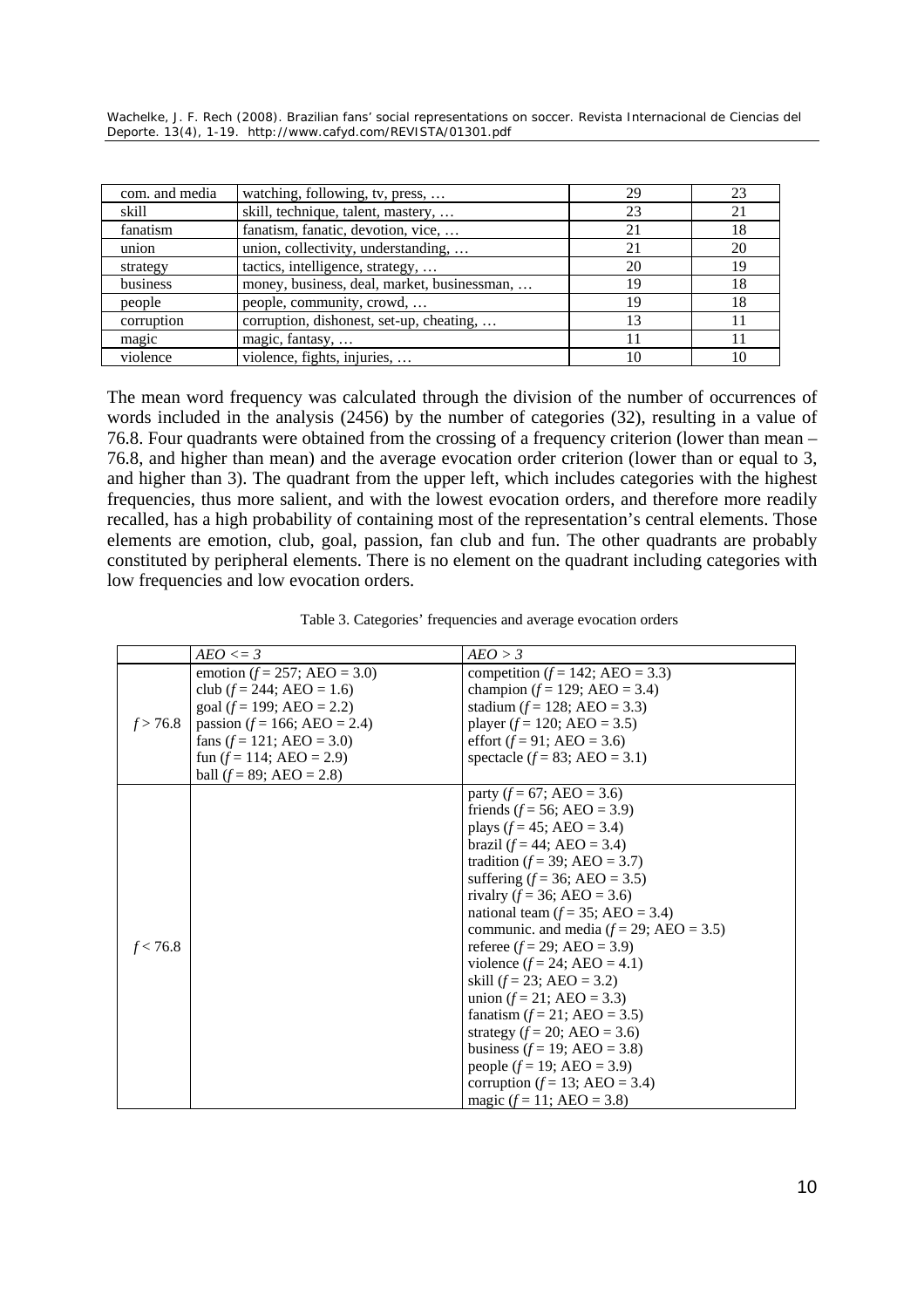The similarity graph (Figure 2) shows cooccurrences of the categories as mentioned by participants. Numbers between vertices represent the percentage of participants that mentioned both categories. The graph represents all links made by at least 7 percent of the sample. Elements club, goal, fans and emotion form a *clique*, a meaning complex in which all vertices are interconnected to each other (Degenne & Vergès, 1973). Moreover, the centrality of those elements, that were on the upper left quadrant of Table 3, can be confirmed, as they seem to organize the representational structure through connecting to isolated elements and having a larger number of links than the other vertices. Broadly speaking, two representational dimensions can be identified upon analyzing the similarity structure. The first dimension includes the interconnections of elements club and goal, including their mediation by peripheral elements. That set of elements form a representational dimension about the game itself, the competition, its actors and context. In other words, a dimension of game can be identified in the social representation of fans about soccer, in which the most important elements, which organize the representation, are the club of the heart, and the objective of the game itself, the goal.

A second dimension includes mainly the element emotion and its adjacent elements. It is a dimension on emotional involvement, typical of fans' relationship with soccer. The element emotion forms a star shape, leading to other elements such as the fans themselves, passion, fun and spectacle, which constitute the entertainment side of soccer. It is also possible to identify through the cliques emotion – fans – club and emotion – passion – club that the commitment and involvement of fans is directed to supporting the club of the heart, with its consequences. Links involving emotion, fun and spectacle show that soccer is also understood as entertainment, with an aesthetic function.



Figure 1. Similarity graph on the social representation of soccer, minimum coocurrence link at 7%.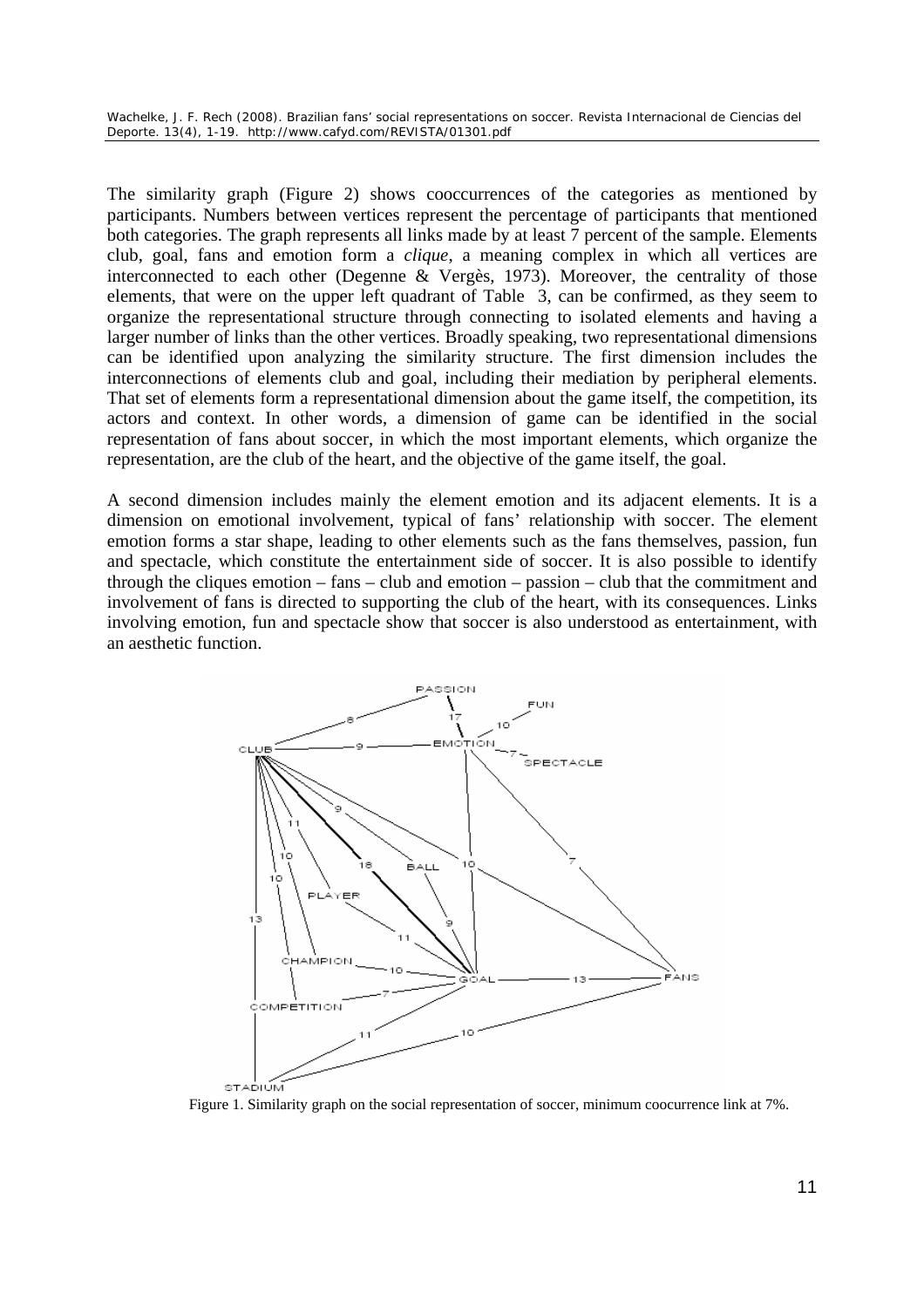A binary correspondence analysis was carried out from a participants X word categories table. Participants' variables such as sex, club, educational level required for occupation, region of residence and membership to a fan club were included in the analysis as illustrative variables. The first five factors from the analysis will be described, explaining 29.3% of the total inertia. Categories with relative contributions (RCT) to a factor 3.2 or higher were considered significant, as that value is superior to the average relative contribution (100 divided by 32 active variables = 3.1). The analysis' results are presented on Table 4.

The illustrative values whose values test' modules are equal or higher than 2 are significant to a factor. Table 5 presents all illustrative variables with their values tests and factor coordinates

|             |                      |                   |                   | <i>Factor 1</i>  |                | Factor 2        |                  |                | Factor 3        |                  |                | Factor 4        |                 | Factor 5       |                 |                  |                |
|-------------|----------------------|-------------------|-------------------|------------------|----------------|-----------------|------------------|----------------|-----------------|------------------|----------------|-----------------|-----------------|----------------|-----------------|------------------|----------------|
| Category    | RW                   | DO                | Cor               | <b>RCT</b>       | C <sub>2</sub> | Cor             | RCT              | C <sub>2</sub> | Cor             | <b>RCT</b>       | C <sub>2</sub> | Cor             | <b>RCT</b>      | C <sub>2</sub> | Cor             | RCT              | C <sub>2</sub> |
| ball        | 3.6                  | 4.6               | .9                | 4.9              | .17            | $\cdot$ 1       | 0.0              | .00            | $-.1$           | .1               | .00            | .02             | $\cdot$         | .00            | $-.1$           | $\overline{2}$   | .00            |
| brazil      | 1.8                  | 10.4              | $\overline{.5}$   | 9.               | .03            | $-.6$           | 1.6              | .03            | .5              | 1.1              | .02            | .6              | 2.2             | .04            | .32             | .6               | .01            |
| business    | $\cdot$ <sup>8</sup> | 27.2              | $-.6$             | $\overline{.5}$  | .01            | $-.8$           | 1.4              | .03            | $-1.5$          | 4.4              | .08            | 1.6             | 6.0             | .10            | $-.1$           | $\cdot$ 1        | .00            |
| champion    | 5.3                  | 4.3               | $\cdot$ 3         | 1.0              | .03            | $\cdot$ 1       | 0.0              | .00            | .5              | 3.0              | .05            | $-.4$           | 2.3             | .03            | .5              | 4.8              | .07            |
| club        | 10.1                 | 1.5               | .6                | 5.4              | .20            | $-2$            | 0.8              | .02            | $\overline{.3}$ | 2.2              | .06            | $-.01$          | $\overline{.3}$ | .00            | $\overline{.3}$ | 2.4              | .05            |
| com.med.    | 1.3                  | 20.7              | $\overline{2}$    | $\cdot$          | .00            | $-1.4$          | 6.5              | .10            | $\cdot$ 1       | $\cdot$ 1        | .00            | 1.8             | 11.4            | .15            | $-.1$           | $\cdot$          | .00            |
| competit.   | 7.5                  | 2.6               | $\overline{.2}$   | $\overline{.7}$  | .02            | $-.4$           | 2.8              | .06            | $\overline{.3}$ | 1.7              | .03            | $\mathcal{A}$   | 4.1             | .08            | .02             | $\overline{0}$ . | .00            |
| corruption  | .6                   | 45.4              | $-2$              | $\overline{2}$   | .01            | $-7$            | 0.7              | .01            | $-3.8$          | 20.7             | .32            | 2.1             | 7.0             | .10            | $\cdot$ 1       | $\Omega$ .       | .00            |
| effort      | 3.7                  | $\overline{7.8}$  | $-8$              | 4.6              | .09            | 1.8             | 29.0             | .40            | $\overline{.3}$ | .6               | .01            | .6              | 3.3             | .04            | 1.1             | 14.0             | .15            |
| emotion     | 10.2                 | 2.2               | $-9$              | 13.8             | .35            | $-.1$           | 0.4              | .01            | $-.01$          | $\overline{0}$ . | .00            | $-7$            | 14.3            | .23            | $-.1$           | $\cdot$ 3        | .00            |
| fanatism    | $\boldsymbol{.8}$    | 31.1              | $-1.3$            | 2.5              | .06            | $-5$            | 0.5              | .01            | $-1.6$          | 5.4              | .08            | .01             | .3              | .00            | $-.01$          | $\cdot$          | .00            |
| fans        | 5.0                  | 3.3               | $\mathcal{A}$     | 1.4              | .05            | $-1$            | 0.0              | .00            | $\cdot$ 1       | $\cdot$          | .00            | $-.5$           | 3.6             | .08            | $\cdot$ 1       | $\cdot$ 3        | .01            |
| friends     | 2.30                 | 9.7               | $-.57$            | 1.3              | .03            | $-.7$           | 2.8              | .00            | 0.2             | $\cdot$ 1        | .00            | $\overline{.7}$ | 2.8             | 0.04           | 0.1             | $\Omega$ .       | .00            |
| fun         | 4.3                  | 5.9               | $-0.9$            | 6.8              | .15            | $-0.9$          | 8.2              | .13            | $-.01$          | $\Omega$         | .00            | $\overline{.5}$ | 2.4             | .03            | $-0.6$          | 4.6              | .06            |
| goal        | 8.0                  | 1.6               | $\overline{.6}$   | $\overline{5.3}$ | .23            | $\overline{.3}$ | $\overline{1.5}$ | .04            | $-.01$          | $\overline{1}$   | .00            | $-2$            | 1.1             | .03            | $-2$            | 1.0              | .02            |
| magic       | .4                   | 52.0              | .1.1              | 9.               | .02            | $\cdot$ 3       | 0.1              | .00            | $-.3$           | .1               | .00            | $-2.2$          | 5.2             | .09            | $-.02$          | .1               | .00            |
| national t. | 1.4                  | 13.5              | $\overline{.7}$   | 1.2              | .04            | $-.4$           | 0.6              | .01            | .6              | 1.2              | .02            | $\cdot$ 1       | $\cdot$         | .00            | $\overline{2}$  | $\overline{2}$   | .00            |
| party       | 1.4                  | $16.\overline{2}$ | $-.47$            | .6               | .01            | $-.2$           | 0.2              | .00            | $\overline{.3}$ | .4               | .01            | $-1.0$          | 3.8             | .06            | .4              | .6               | .01            |
| passion     | 6.6                  | 2.7               | $-0.9$            | 9.1              | .29            | $\overline{.2}$ | 0.4              | .01            | $-3$            | 1.4              | .03            | $-.1$           | $\cdot$ 1       | .00            | $\overline{.2}$ | $\overline{.7}$  | .01            |
| people      | .8                   | 32.9              | $-0.9$            | 1.0              | .02            | $-7$            | 1.0              | .02            | $-2$            | $\cdot$ 1        | .00            | $\overline{J}$  | 1.2             | .01            | $-1.0$          | 2.1              | .03            |
| player      | 4.8                  | 4.9               | 1.1               | 9.4              | .23            | $-1$            | 0.1              | .00            | $\cdot$ 1       | $\overline{0}$   | .00            | $\overline{2}$  | $\cdot$ 3       | .00            | .1              | $\overline{0}$ . | .00            |
| plays       | 1.9                  | 15.2              | $\overline{.7}$   | 1.8              | .04            | 1.7             | 13.4             | .18            | .5              | 1.2              | .02            | $\overline{A}$  | 1.0             | .01            | $-2.5$          | 38.0             | $\mathcal{A}$  |
| referee     | 1.2                  | 29.0              | 1.9               | 7.7              | .12            | 1.0             | 3.3              | .04            | $-4.1$          | 52.8             | .57            | $-7$            | 1.9             | .02            | $-.1$           | $\cdot$ 1        | .00            |
| rivalry     | 1.7                  | 11.8              | $-7$              | 1.4              | .04            | $-5$            | 1.3              | .03            | $-4$            | .8               | .02            | -.1             | $\cdot$         | .00            | $-.4$           | 1.0              | .02            |
| skill       | .9                   | 25.1              | $-1.1$            | 1.9              | .05            | 2.5             | 14.1             | .25            | $\cdot$ 3       | $\overline{.3}$  | .00            | .9              | 2.2             | .03            | $-.03$          | $\overline{0}$ . | .00            |
| spectacle   | 3.5                  | 6.6               | $-.6$             | 2.4              | .06            | $\cdot$         | 0.2              | .00            | $\cdot$         | $\cdot$          | .00            | $-.2$           | .4              | .01            | $-1.0$          | 9.6              | .14            |
| stadium     | 5.0                  | 4.1               | $\boldsymbol{.8}$ | $\overline{5.9}$ | .16            | $-3$            | 0.9              | .02            | $\cdot$ 1       | $\overline{0}$ . | .00            | $-.3$           | 1.0             | .02            | $\overline{.2}$ | .5               | .01            |
| strategy    | $\boldsymbol{.8}$    | 27.2              | $\cdot$           | $\cdot$ 1        | .00            | 1.7             | 6.0              | .11            | .6              | $\overline{8}$   | .01            | $\overline{8}$  | 1.5             | .02            | $-1.6$          | 6.4              | .09            |
| suffering   | 1.4                  | 16.0              | $-1.3$            | 4.0              | .10            | $-.2$           | 0.2              | .00            | $-4$            | .4               | .01            | $-1.5$          | 8.6             | .14            | .02             | $\Omega$ .       | .00            |
| tradition   | 1.7                  | 15.4              | $-.4$             | .5               | .01            | $\cdot$ 7       | 2.2              | .03            | $-.4$           | .6               | .01            | 1.2             | 7.1             | .10            | 1.6             | 12.3             | .16            |
| union       | .8                   | 30.6              | $-1.4$            | 2.7              | .07            | $\cdot$ 3       | 0.1              | .00            | .02             | .0               | .00            | 1.4             | 4.1             | .06            | $-.2$           | $\cdot$          | .00            |
| violence    | .4                   | 49.1              | $\cdot$           | $\overline{0}$   | .00            | $\cdot$ 1       | 0.0              | .00            | $-3$            | $\cdot$          | .00            | $\overline{2}$  | $\overline{2}$  | .00            | $-.4$           | $\overline{2}$   | .00            |

Table 4. Binary correspondence analysis from soccer categories x participants table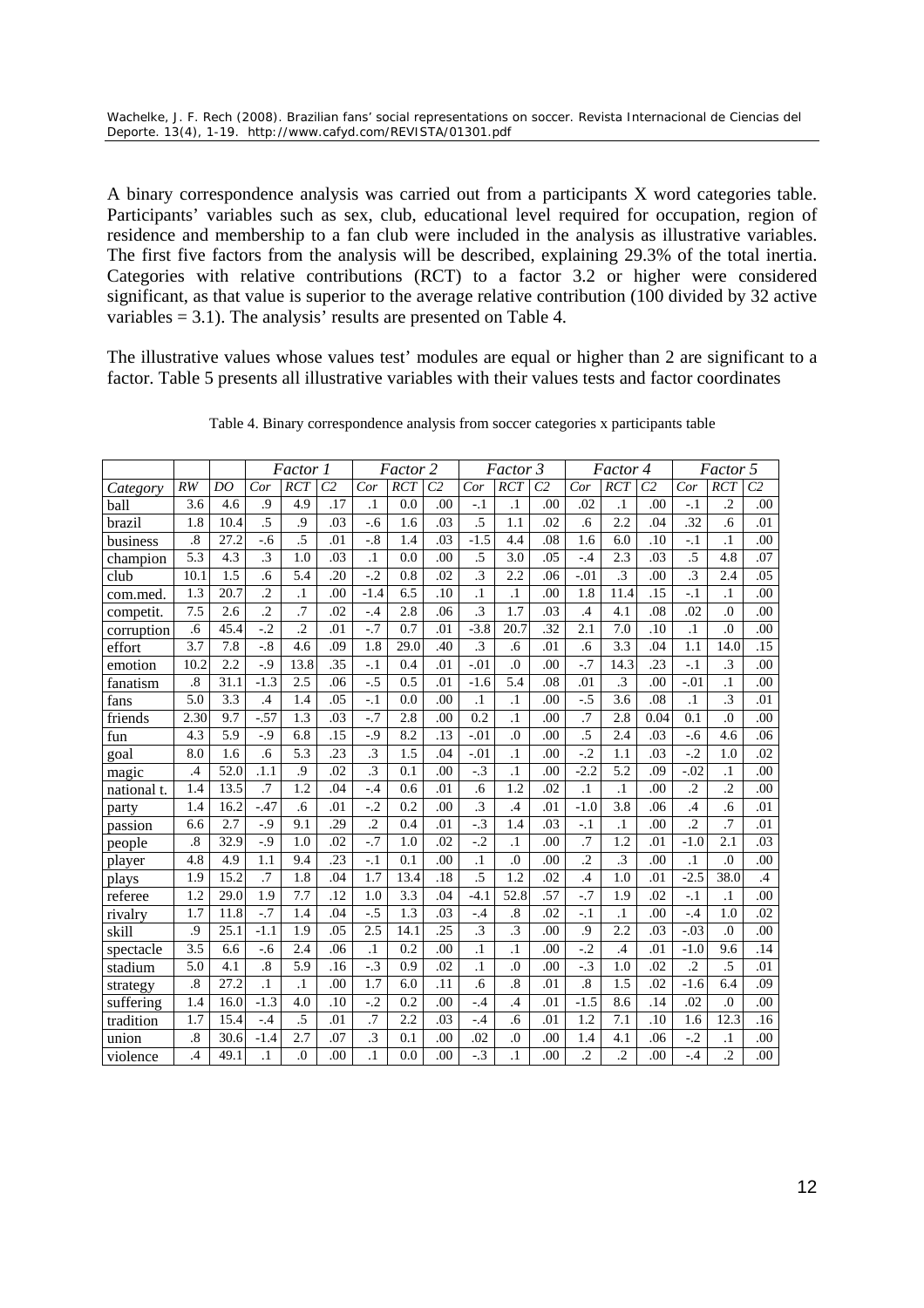Factor 1 explains 8.3% of total inertia, opposing on the negative pole elements emotion, fun, passion, effort and suffering, and on positive pole referee, ball, stadium, player, club and goal. Broadly speaking, this factor segments representational elements into either symbolic elements that describe fans' experiences in supporting a club and soccer's connotative meaning in their lives, consisting of the negative part of the axis, or elements that are related to the sport's concrete nature as a game, that of the positive pole. Variables such as being a supporter of Atletico and Sao Paulo and living in the Southern region of Brazil associate with the factor's symbolic side, and supporting Flamengo and being up to 18 years of age are characteristics associated with the axis' concrete pole.

Factor 2 accounts for 5.8% of inertia and opposes soccer as a game to soccer as a source of entertainment. Elements on the positive pole form the game dimension: effort, referee, plays, strategy and skill. Those elements relate to game flow, describing events and components of soccer matches' action that interfere with the outcome and happenings on the pitch. Participants that are members of fan clubs and supporters of Corinthians associate with that pole. The negative pole groups the elements communication and media, and fun, which are related to the entertainment dimension of soccer to fans that like to watch matches and follow competitions. Fans that are not fan club members and that are more than 30 years old of age associate with that pole. Figure 2 represents graphically factors 1 and 2.

|                 |              |        |                |                  | Factor 1         | Factor 2         |                  |                 | Factor 3   | Factor 4  |                | Factor 5      |                 |
|-----------------|--------------|--------|----------------|------------------|------------------|------------------|------------------|-----------------|------------|-----------|----------------|---------------|-----------------|
| Variables       | Eff.         | AW     | D <sub>0</sub> | V.test           | Coor.            | Vtest            | Coor.            | Vtest           | Coor.      | Vtest     | Coor.          | Vtest         | Coor.           |
| Sex             |              |        |                |                  |                  |                  |                  |                 |            |           |                |               |                 |
| Male            | 481          | 2333.0 | 0.1            | $-.5$            | $-.01$           | $\cdot$ 3        | $\Omega$ .       | $\cdot$ 1       | $\Omega$ . | .9        | .01            | $-.3$         | $\Omega$ .      |
| Female          | 40           | 191.0  | 12.5           | .5               | $\cdot$          | $-.4$            | $-.1$            | $-.1$           | $-.01$     | $-0.9$    | $-.1$          | $\cdot$ 3     | $\cdot$         |
| Fan club member |              |        |                |                  |                  |                  |                  |                 |            |           |                |               |                 |
| Yes             | 59           | 290.0  | 7.9            | $\overline{0}$ . | $\overline{0}$ . | 2.1              | $\cdot$ 3        | 1.1             | $\cdot$ 1  | $-1.2$    | $-.2$          | $-.4$         | $-.01$          |
| No              | 462          | 2234.0 | $\cdot$        | $\overline{0}$ . | $\Omega$         | $-2.1$           | $-.01$           | $-1.1$          | $-.01$     | 1.2       | .01            | $\mathcal{A}$ | .01             |
| Region          |              |        |                |                  |                  |                  |                  |                 |            |           |                |               |                 |
| North           | $\mathbf{Q}$ | 47.0   | 53.3           | $\cdot$ 1        | .01              | 1.0              | $\cdot$ 3        | $\mathcal{A}$   | $\cdot$ 1  | $\cdot$ 1 | .01            | $-.7$         | $-.2$           |
| North-east      | 32           | 152.0  | 16.1           | 1.3              | $\overline{2}$   | $\overline{0}$ . | $-.01$           | $\cdot$         | .01        | $-1.4$    | $-.2$          | $-1.3$        | $-2$            |
| Center-west     | 95           | 464.0  | 4.5            | 1.0              | $\overline{1}$   | 1.2              | $\cdot$          | $-1.6$          | $-.2$      | $\cdot$ 3 | .01            | 2.3           | $\overline{.2}$ |
| South-east      | 258          | 1253.0 | 1.1            | 1.2              | $\cdot$ 1        | $\cdot$ 3        | .01              | .5              | .01        | 1.2       | $\cdot$        | $\cdot$ 2     | .01             |
| South           | 127          | 608.0  | 3.3            | $-3.0$           | $-.2$            | $-1.7$           | $-1$             | $\overline{.7}$ | $\cdot$ 1  | $-0.9$    | $-.1$          | $-1.3$        | $-.1$           |
| Age             |              |        |                |                  |                  |                  |                  |                 |            |           |                |               |                 |
| up to $18$      | 113          | 554.0  | 3.6            | 2.4              | $\cdot$          | 1.8              | $\cdot$          | .5              | $\cdot$ 1  | 1.4       | $\cdot$        | $-1.3$        | $-.1$           |
| 19-23           | 141          | 685.0  | 2.8            | $-1.5$           | $-.1$            | 1.5              | $\cdot$ 1        | .6              | $\cdot$ 1  | $-.1$     | $-.01$         | $-.4$         | $-.01$          |
| $23 - 30$       | 134          | 645.0  | 3.0            | $-.2$            | $-.01$           | $-1.3$           | $-.1$            | -.9             | $-.1$      | $-.5$     | $-.01$         | 1.3           | $\cdot$ 1       |
| more than 30    | 133          | 640.0  | 3.1            | $-0.6$           | $-.01$           | $-2.0$           | $-.2$            | $-.3$           | $-.01$     | $-7$      | $-.1$          | $\cdot$       | .01             |
| Occup. type     |              |        |                |                  |                  |                  |                  |                 |            |           |                |               |                 |
| Sec. school     | 311          | 1508.0 | .7             | $\overline{2}$   | .01              | 1.7              | $\cdot$ 1        | $-.2$           | .01        | 1.0       | $-.01$         | $-1.1$        | $-.1$           |
| University      | 210          | 1016.0 | 1.5            | $-.2$            | $-.01$           | $-1.7$           | $-.1$            | $\cdot$ .2      | $-.01$     | $-1.0$    | $-.1$          | 1.1           | $\cdot$ 1       |
| Club            |              |        |                |                  |                  |                  |                  |                 |            |           |                |               |                 |
| Atletico        | 93           | 452.0  | 4.6            | $-3.4$           | $-.3$            | $-1.3$           | $-.1$            | 1.4             | $\cdot$ 1  | $-0.6$    | $-.1$          | $-1.6$        | $-.2$           |
| Flamengo        | 137          | 676.0  | 2.8            | 5.5              | .4               | $\overline{1}$   | .01              | $-.1$           | $-.01$     | $-2.2$    | $-0.2$         | $-.2$         | $-0.01$         |
| Sao Paulo       | 120          | 573.0  | 3.5            | $-3.7$           | $-.3$            | $-1.3$           | $-.1$            | $-2.3$          | $-.2$      | .9        | $\cdot$ 1      | $-.7$         | $-.1$           |
| Fluminense      | 64           | 309.0  | 7.7            | $\cdot$ 3        | .01              | $\Omega$         | $\overline{0}$ . | 1.0             | $\cdot$ 1  | .4        | $\cdot$ 1      | .9            | $\cdot$ 1       |
| Corinthians     | 64           | 305.0  | 7.5            | 1.4              | $\overline{.2}$  | 2.0              | $\overline{2}$   | .6              | $\cdot$    | $\cdot$ 7 | $\cdot$ 1      | $-.1$         | $-.01$          |
| Goias           | 43           | 209.0  | 11.3           | $-.7$            | $-1$             | 1.2              | $\overline{2}$   | $-.1$           | $-.01$     | 1.6       | $\overline{2}$ | 2.7           | $.4\phantom{0}$ |

|  | Table 5. Illustrative variables' value tests and coordinates for the correspondence analysis |
|--|----------------------------------------------------------------------------------------------|
|--|----------------------------------------------------------------------------------------------|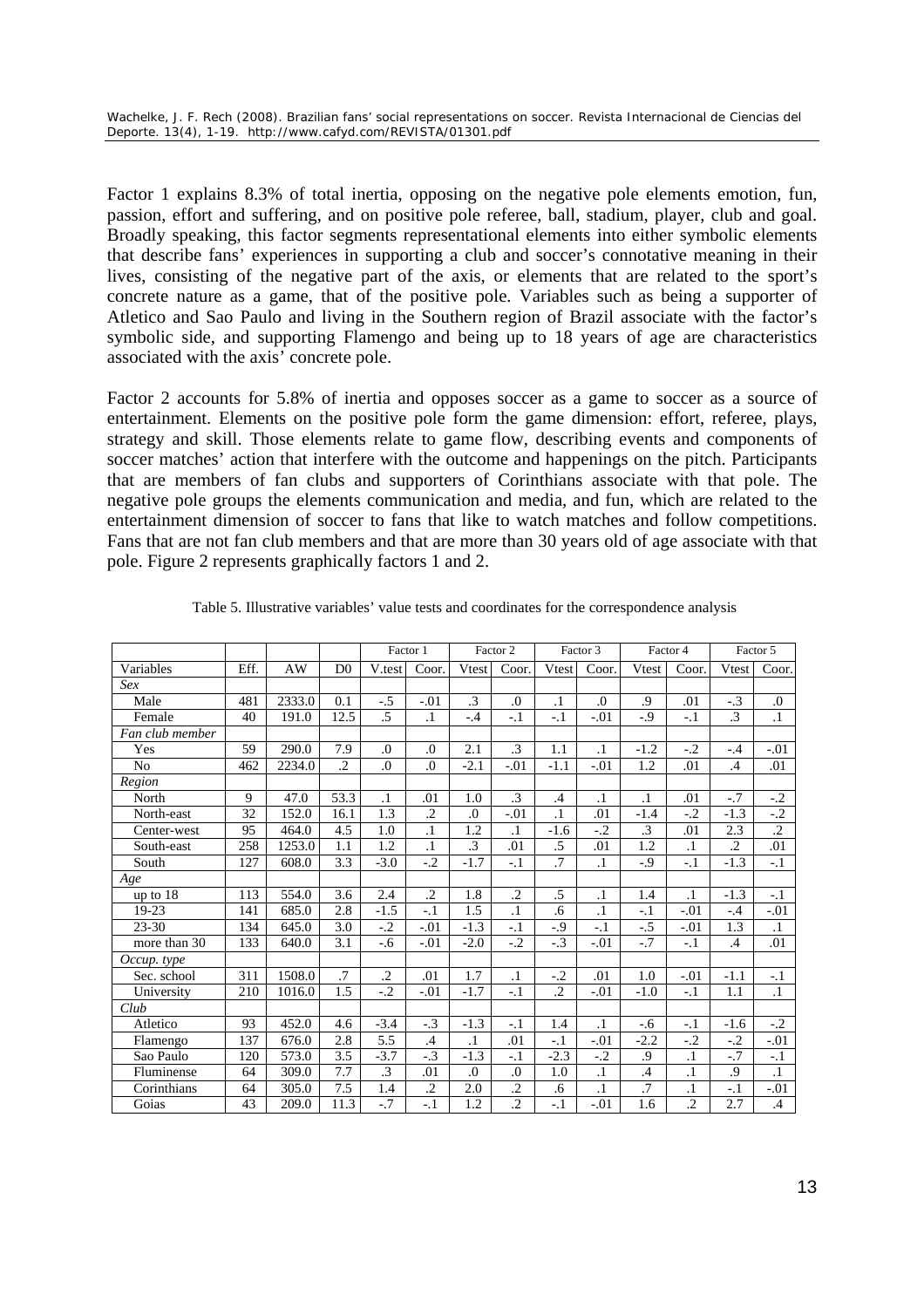Factor 3 (5.6% of total inertia) groups elements on a single pole, emphasizing external aspects of soccer, which have a negative interference on the sport: referee, corruption, business, fanatism. That factor seems to be related to backstage and excesses of club directors and other social actors such as dishonest referees and extreme fans. The factor associates with Sao Paulo fans. Factor 4 (5.0% of total inertia) opposes public elements of soccer as a cultural and societal phenomenon (business, corruption, communication and media, competition, effort, union and tradition) to elements that represent fans' experiences with the sport. (fans, suffering, party, magic and emotion). Flamengo fans associate with them. Finally, factor 5 (4.7% of inertia) separates between desired entertainment benefits to fans obtained from soccer matches (fun, plays, spectacle and strategy) and objectives that fans seek for their clubs, derived from victories and dedication (champion, effort, tradition).The latter are associated to fans that support Goias and live in the Center-West region of Brazil.



Factor 2: game x entertainment

Figure 2. Projection of axes 1 and 2 from correspondence analysis.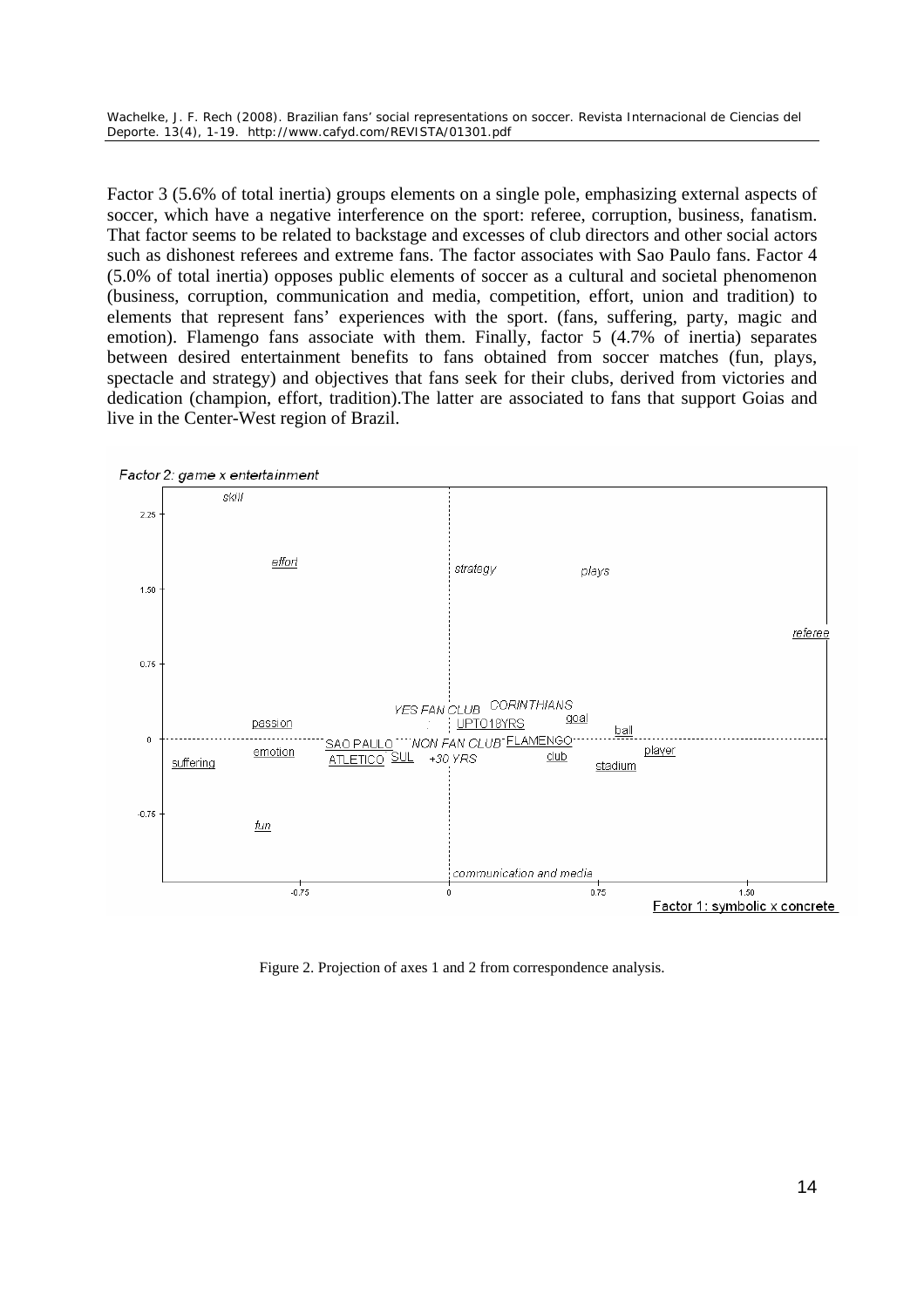# **Discussion**

The results from quadrant and similarity analysis support the idea that elements emotion, club, goal and fans form the central core of Brazilian soccer fans' social representations about soccer. Those elements organize the representation and are more salient, as the shared social representation about soccer seems to consist of two dimensions, one connected to the game itself in its concrete action, and the other to fan involvement, which is directly related to the club of the heart. Such results support Silva (2005) when the author says that club identification is an important part of fans' social identity as well as Damo's (2002) statement that the club of the heart mediates the experiences an individual has on the world of soccer.

Those results are partially similar to what was found by Oliveira (1999), at least considering that passion by the sport was also present in the author's study as a relevant soccer dimension. The other dimensions found by that author, escape and money, were not essential representational elements according to similarity and quadrant analysis, even though money is clearly related to the business category, significant in some factors from correspondence analysis. Nevertheless, there are differences between Oliveira's (1999) study and ours, in terms of sample and methodological procedures of data generation and analysis. It could be said that our findings present another perspective on the meanings of soccer to its fans, through a different social representations approach – the structural one (Abric, 1998).

Correspondence analysis results show that the field of representations suffers variations according to group segmentations, most notoriously fans' supporting clubs (all factors), their age (factors 1 and 2), and their involvement with the game in the form of organized fan clubs (factor 2). Factor 1 is an example of Tubino's (1992) multidimensional view of sports, as competition and game but also as entertainment and leisure, and thus that factor displays and opposition between the game of soccer itself and symbolic aspects of fan involvement and derivations from the concrete game in terms of entertainment. Soccer guarantees fan involvement and emotional experiences because as a cultural good it conveys meanings and expresses conflicts, in the field, which oppose sides from different sectors of social contexts.

Factor 2 is basically related to the degree of fan involvement with soccer. Fans that are highly identified to their teams and are members of fan clubs emphasize elements from the pitch and that lead to victory and success, while others that are not fan club members conceive soccer as fun from watching games on television or following the sport through other communication means.

Factor 3 is an example that, for some fans, backstage aspects of the game, or elements which are not directly present during matches, are important as well, which accounts for some of the size and importance soccer has achieved. It is a business, which sometimes is not as clean as it should be, as corruption is a reality. In a sense, this factor refers to club directors' actions, involving the hiring and dismissal of players as well as the use of illegal maneuvers to win, which include sometimes bribing referees.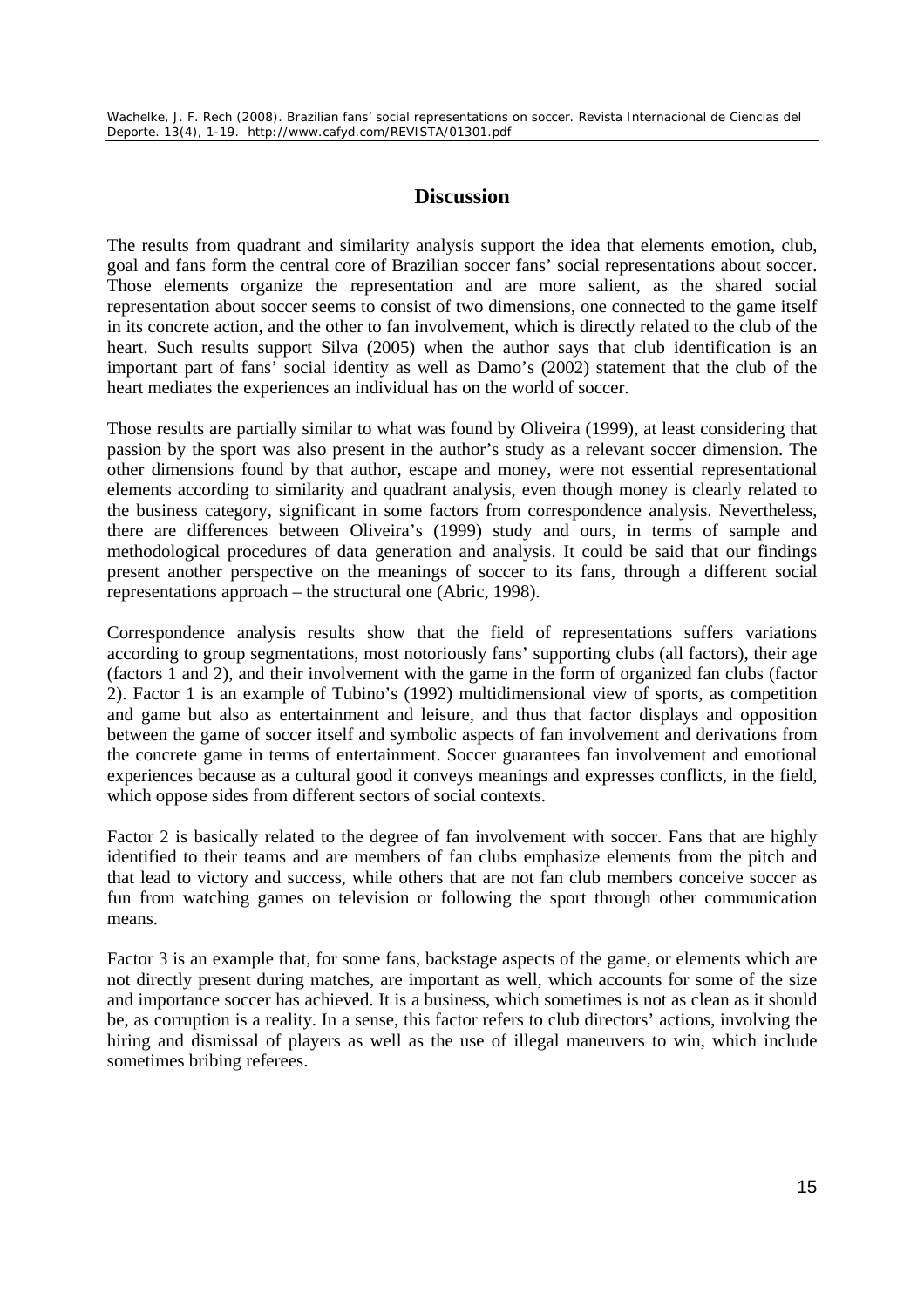Factor 4 contrasts social and public aspects of soccer and fans experiences. Public elements include soccer's business nature, undesirable but existing corruption, and its coverage on communication channels. It also focuses elements related to, as Morato (2005) put it, club's patrimonies and fans relationships towards them: club tradition and the unity of its players and fans. The ways fans experience soccer involve other fans as well as their group members, celebrations of victories and championships, a certain mystique, as well as passion and inevitable suffering. Fans suffer with team losses because of their passionate involvement with their clubs: as Silva (2005) stated, being a supporter is a significant portion of their group identities.

Results which focus group involvement and suffering are somewhat supported by the study carried on by Gibson, Willming and Holdnak (2002) which made a thorough analysis of the prominent role of following an American football team, including attending matches, being enemies with rivals and organizing fan meetings in the lives of their supporters. Moreover, the fact that Brazilian fans, especially on factors 1 and 4, are also predicted by Banyard and Shevlin's (2001) research, which demonstrated that club failure led to fans' distress and health problems.

Factor 5 expresses a conflict between what fans want for their clubs in terms of winning, and what they want to see in soccer matches. The former involves conquering championships, the effort of players and a consequent gain in tradition, while the latter is about what fans want to watch when attending games or following them on television: a true spectacle with beautiful plays and smart strategical moves, which is a source of fun.

Elements such as fun (mentioned on factors 1, 2 and 5), plays (factors 2 and 5), skill (factor 2) and spectacle (factor 5) express the Brazilian style of play identified by DaMatta (1982): Brazilian players are known for their individual skills and capacity to improvise. That is what fans want to watch, in other words a good soccer match is above all a match in which players show that they are skilled and can do things with the ball that "regular people" cannot. The entertainment side of soccer in Brazil is directly related to the possibility of watching such displays of skill during matches. It is a part of Brazilian soccer culture, and perhaps in other parts of the globe, fans seek other things in the game. As elements related to that style of play are present in different views of soccer (i. e. factors), their importance seems to be significant in the meaning of soccer to Brazilian fans.

The study provides data about the meaning of soccer in Brazil, a country where it has great importance, according to people that are highly involved with it: soccer fans. The chosen theoretical network was social representations theory. The research contributes to Giulianotti's (2002) call for studies about the sport's social meanings. Much remains to be investigated, as only a limited portion of the fans' universe was covered, including only five major clubs. Moreover, there could be important advances in the understanding of social representations of soccer by means of other methodological strategies, either quantitative or qualitative. Future research might make use of the same or similar data collecting and analytical procedures in order to describe the social representations on soccer in other countries, enabling the identification of relevant differences and the establishment of worldwide diagnoses about what people think about soccer.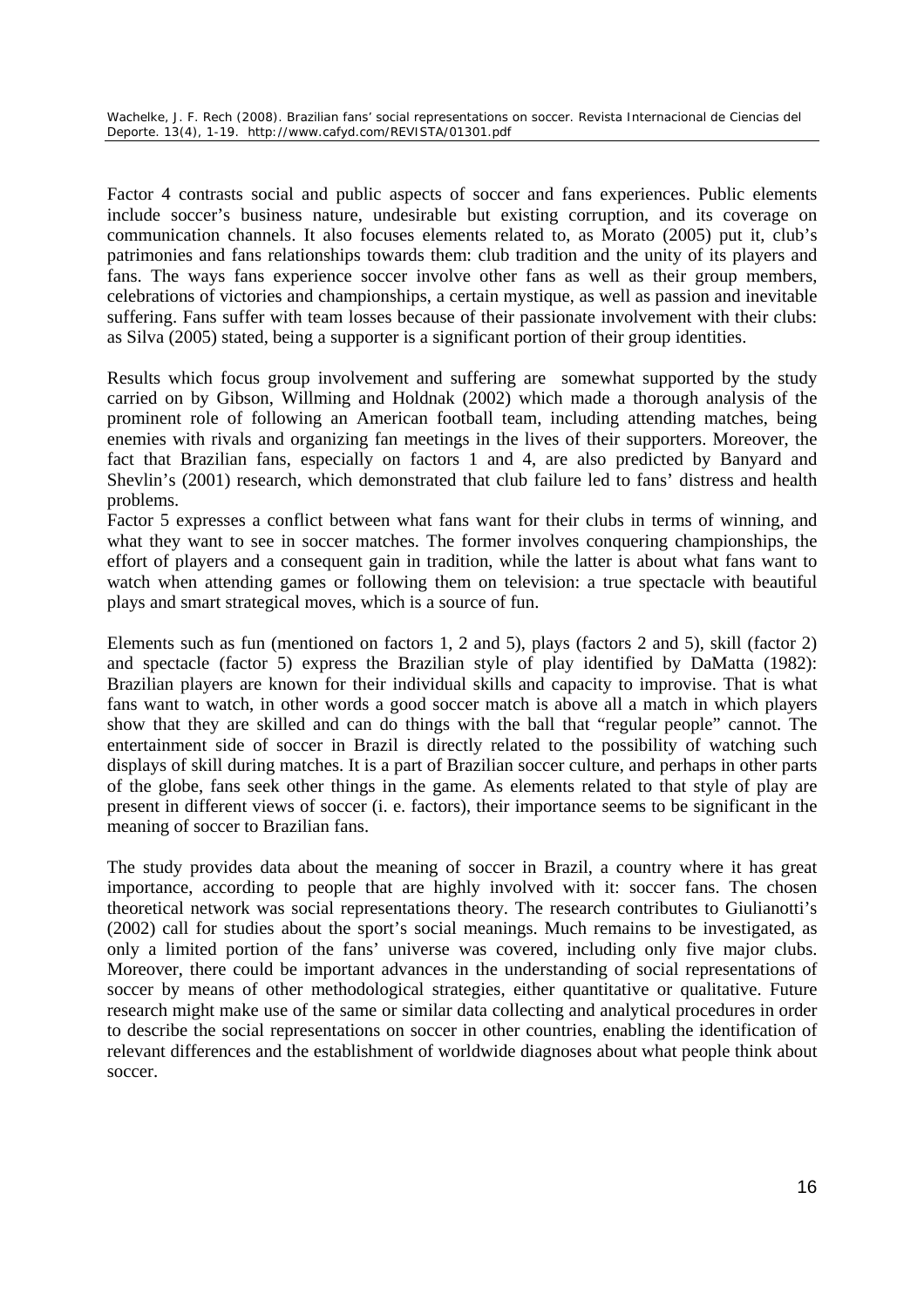#### **References**

- Abric, J.-C. (1998). A abordagem estrutural das representações sociais. In A. S. P. Moreira & D. C. de Oliveira, (Eds.). *Estudos interdisciplinares de representação social*. (pp. 27-38). Goiânia: AB.
- Abric, J.-C. (2003). Abordagem estrutural das representações sociais: desenvolvimentos recentes. In P. H. F. Campos & M. C. da S. Loureiro, (Eds.). *Representações sociais e práticas educativas* (pp. 37-57). Goiânia: UCG.
- Aquino, R. S. L. de. (2002). *Futebol: uma paixão nacional*. Rio de Janeiro: Jorge Zahar.
- Banyard, P. & Shevlin, M. (2001). Responses of football fans to relegation of their team from the English Premier League: PTS? *Irish Journal of Psychological Medicine, 18*(2), 66-67.
- Bardin, L. (1979). *L'analyse de contenu*. Paris: PUF.
- Campos, P. H. F. (2003). A abordagem estrutural e o estudo das relações entre práticas e representações sociais. In P. H. F. Campos & M. C. da S. Loureiro, (Eds.). *Representações sociais e práticas educativas* (pp. 22-36). Goiânia: UCG.
- DaMatta, R. (1982). Esporte na sociedade: um ensaio sobre o futebol brasileiro. In R. DaMatta (Ed.). *Universo do futebol: esporte e sociedade brasileira* (pp. 11-42). Rio de Janeiro: Pinakotheke.
- Damo, A. S. (2002). *Futebol e identidade social: uma leitura antropológica das rivalidades entre torcedores e clubes*. Porto Alegre: UFRGS.
- Degenne, A. & Vergès, P. (1973). Introduction à l'analyse de similitude. *Revue Française de Sociologie, 14*, 471-512.
- Doise, W.; Clemence, A. e Lorenzi-Cioldi, F. (1992). *Représentations sociales et analyses de données*. Grenoble: PUF.
- Flament, C. (2001). Estrutura e dinâmica das representações sociais. In D. Jodelet (Ed.), *As representações sociais* (pp. 173-186). Rio de Janeiro: UERJ.
- Gibson, H.; Willming, C. & Holdnak, A. (2002). "We're Gators… Not just Gator fans": serious leisure and University of Florida Football. *Journal of Leisure Research, 34*(4), 397-425.
- Giulianotti, R. (2002). *Sociologia do futebol: dimensões históricas e socioculturais do esporte das multidões*. São Paulo: Nova Alexandria.
- Guimelli, C. (1993). Concerning the structure of social representations. *Papers on Social Representations, 2*, 85-92.
- Jodelet, D. (2001). Representações sociais: um domínio em expansão. In D. Jodelet (Ed.), *As representações sociais* (pp. 17-44). Rio de Janeiro: UERJ.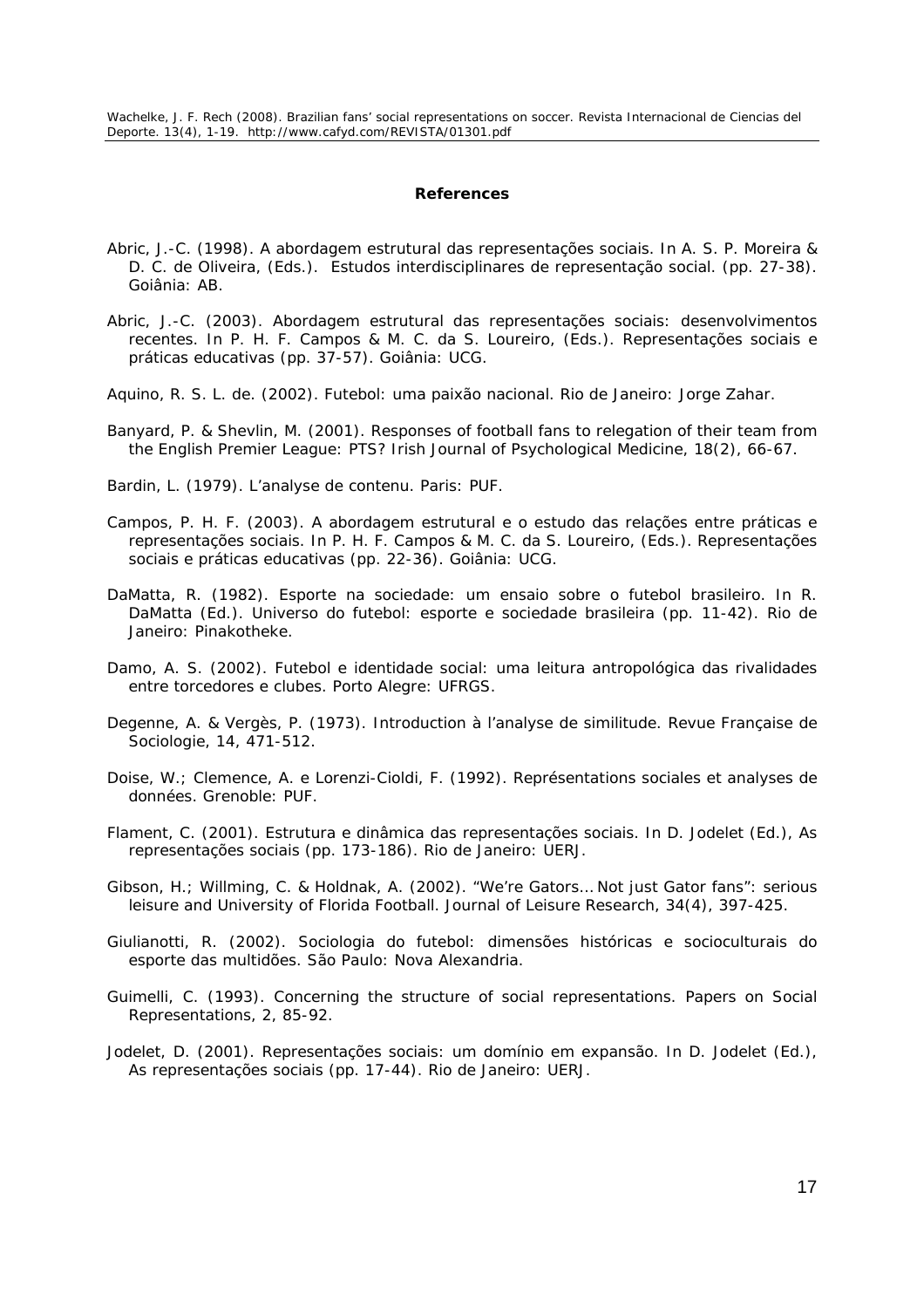- Lazslo, J. (1997). Narrative organisation of social representations. *Papers on Social Representations, 6*, 155-172.
- Lebart, L. & Salem, A. (1994). *Statistique textuelle*. Paris: Dunod.
- Levine, R. M. (1982). Esporte e sociedade: o caso do futebol brasileiro. In J C. S. B. Meihy & J. S. Witter (Eds.), *Futebol e cultura: coletânea de estudos* (pp. 21-44). São Paulo: Imprensa Oficial.
- Meihy, J. C. S. B. (1982). Para que serve o futebol? In J C. S. B. Meihy & J. S. Witter (Eds.), *Futebol e cultura: coletânea de estudos* (pp. 11-19). São Paulo: Imprensa Oficial.
- Morato, M. P. (2005). A dinâmica da rivalidade entre pontepretanos e bugrinos. In J. Daolio (Ed.), *Futebol, cultura e sociedade* (pp. 73-104). Campinas: Autores Associados.
- Moscovici, S. (1976). *La psychanalyse, son image et son public*. Paris: PUF.
- Moscovici, S. (1988). Notes towards a description of social representations. *European Journal of Social Psychology, 18*, 211-250.
- Moscovici, S. (2003). O fenômeno das representações sociais. In S. Moscovici (Ed.), *Representações sociais: investigações em psicologia social* (pp. 29-109). Petrópolis: Vozes.
- Oliveira, O. de. (1999). *A paixão é uma bola: a representação social e a ideologia do futebol* (Master Dissertation, Pontifícia Universidade Católica do Rio Grande do Sul, 2001).
- Rateau, P. (2004). Princípios organizadores e núcleo central das representações sociais. Hipóteses empíricas. *Arquivos Brasileiros de Psicologia, 56* (1-2), 93-104.
- Rinaldi, W. (2000). Futebol: manifestação cultural e ideologização. *Revista de Educação Física da UEM, 11*(1), 167-172.
- Sá, C. P. de. (1996). *Núcleo central das representações sociais*. Petrópolis: Vozes.
- Silva, S. R. da (2005). A construção social da paixão no futebol: o caso do Vasco da Gama. In J. Daolio (Ed.), *Futebol, cultura e sociedade* (pp. 21-52). Campinas: Autores Associados.
- Tubino, M. J. G. (1992). *Esporte e cultura física*. São Paulo: IBRASA.
- Vala, J. (1996). Representações sociais: para uma psicologia social do pensamento social. In J. Vala & M. B. Monteiro (Eds.), *Psicologia social (2nd edition)* (pp. 353-384). Lisboa: Calouste Gulbenkian.
- Valsiner, J. (2003). Beyond social representations: a theory of enablement. *Papers on Social Representations, 12*, 7.1-7.16.
- Vergès, P. (1992). L'évocation de l'argent: une méthode pour la définition du noyau central de la représentation. *Bulletin de Psychologie, 45*(405), 203-209.